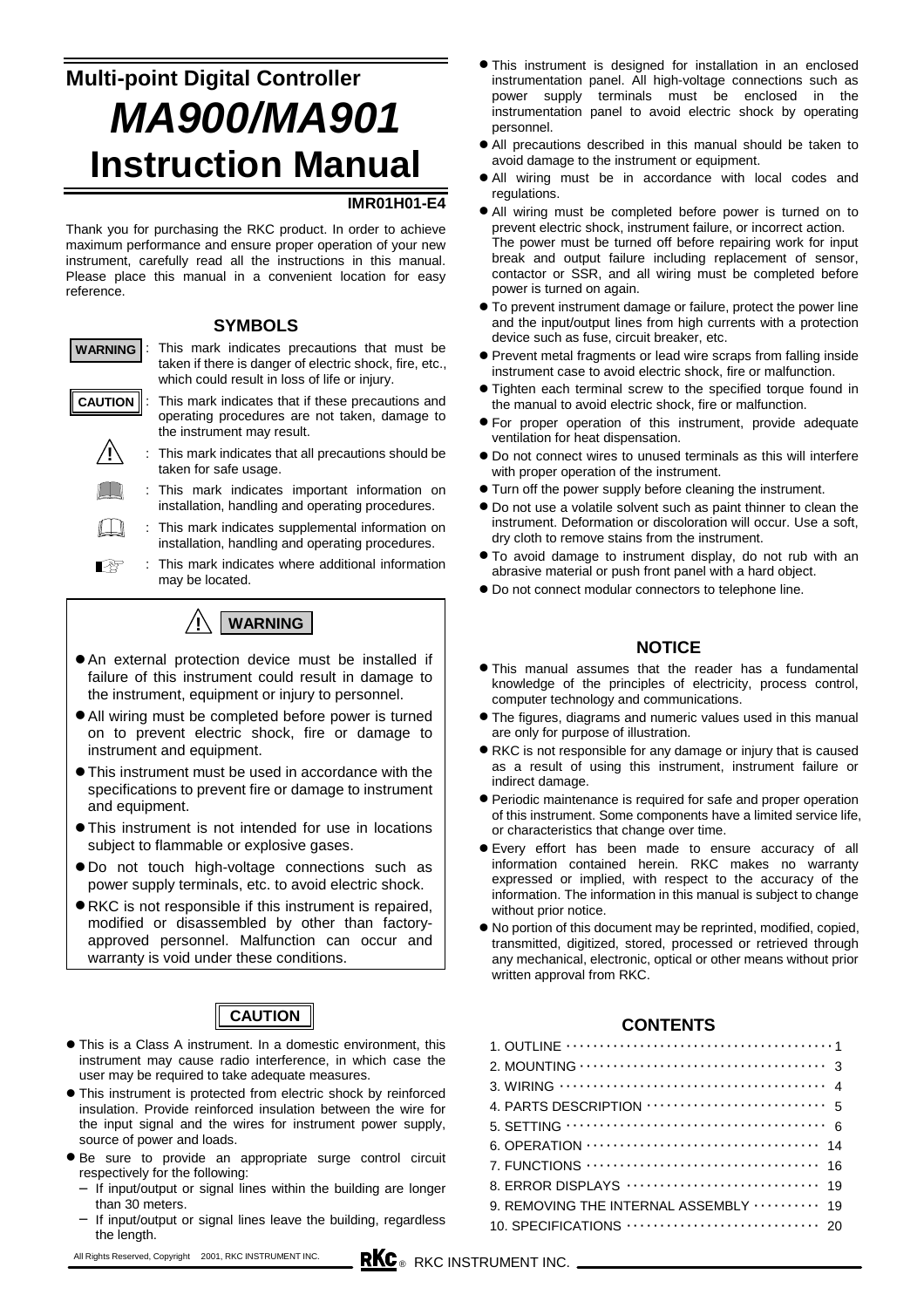# **1. OUTLINE**

As a multi-point digital controller of a DIN size 96 × 96 mm, there are MA900 of 4-channel type and MA901 of 8-channel type. This manual describes the specifications, setting, mounting and wiring. For the communication function, see the **Communication Instruction Manual (IMR01H02-EO).** 

### **1.1 Checking the Product**

When unpacking your new instrument, please confirm that the following products are included. If any of the products are missing, damaged, or if your manual is incomplete, please contact RKC sales office or the agent.

- 
- 
- MA900 (MA901): 1 Mounting brackets: 2 (Waterproof/dustproof option: 4)
- ! Instruction Manual: 1 (IMR01H01-E4) ! Mounting screws [with hexagon nuts]: 2 (Waterproof/dustproof option: 4)

### **1.2 Confirmation of the Model Code**

Check whether the delivered product is as specified by referring to the following model code list. If the product you received is not the one ordered, please contact RKC sales office or the agent.

> MA900 - 4 D <u>DOD</u> - D D - D\*D D D - D D / D / Y  $M$ A901 - 8  $\Box$   $\Box$  $\Box$  -  $\Box$   $\Box$  -  $\Box$   $\Box$   $\Box$   $\Box$   $\Box$  /  $\Upsilon$  $(1)(2)$   $(3)$   $(4)(5)$   $(6)$   $(7)(8)(9)$   $(10)(11)$   $(12)$

- (1) Number of channel
	- 4: 4 channels (MA900) 8: 8 channels (MA901)
- (2) Control action type
	- F: PID control with autotuning (Reverse action)
	- D: PID control with autotuning (Direct action)
	- W: Heat/cool PID control with autotuning (Water cooling) **<sup>1</sup>**
	- A: Heat/cool PID control with autotuning (Air cooling) **<sup>1</sup>**
- (3) Input type/Input range (This code is common to all channels.) See ■ Input Range Table (P. 21)
- (4) Output 1 (OUT1 to OUT4) **<sup>2</sup>**
	- M: Relay contact output 7: Current output (0 to 20 mA DC)
	- V: Voltage pulse output 8: Current output (4 to 20 mA DC)
	- T: Triac output
- (5) Output 2 (OUT5 to OUT8) **<sup>2</sup>**
	- N: No output 7: Current output (0 to 20 mA DC)
	- M: Relay contact output 8: Current output (4 to 20 mA DC)
	- V: Voltage pulse output T: Triac output
- (6) Power supply voltage
- 3: 24 V AC/DC 4: 100 to 240 V AC
- (7) Alarm 1 **<sup>3</sup>**
	- A: Deviation high alarm J: Process low alarm<br>B: Deviation low alarm K: Process high alarm
	-
	- C: Deviation high/low alarm L: Process low alarm **<sup>4</sup>**
	-
	- D: Band alarm M: FAIL alarm<br>E: Deviation high alarm 4 R: Control loop
	- F: Deviation low alarm **<sup>4</sup>** V: SV high alarm
	- G: Deviation high/low alarm **<sup>4</sup>** W: SV low alarm
	- H: Process high alarm
- (8) Alarm 2 (option) **<sup>3</sup>**
	-
	- N: No alarm J: Process low alarm<br>A: Deviation high alarm K: Process high alarm
	- B: Deviation low alarm L: Process low alarm
	- C: Deviation high/low alarm M: FAIL alarm
	-
	-
	- F: Deviation low alarm **<sup>4</sup>** V: SV high alarm
	- G: Deviation high/low alarm **<sup>4</sup>** W: SV low alarm
	- H: Process high alarm
- 
- K: Process high alarm <sup>4</sup>
- 
- 
- R: Control loop break alarm
- 
- -
- A: Deviation high alarm K: Process high alarm **<sup>4</sup>**
- 
- 
- 
- D: Band alarm P: Heater break alarm (CTL6P)<sup>5, 6</sup><br>E: Deviation high alarm <sup>4</sup> S: Heater break alarm (CTL12)<sup>5, 6</sup> S: Heater break alarm (CTL12)<sup>5, 6</sup>
	-
	-
	-
- (9) Alarm 3 (option) **<sup>3</sup>**
	- N: No alarm H: Process high alarm
		- A: Deviation high alarm J: Process low alarm
		-
		- B: Deviation low alarm K: Process high alarm<sup>4</sup> C: Deviation high/low alarm 1: Process low alarm<sup>4</sup> C: Deviation high/low alarm
		-
		- D: Band alarm M: FAIL alarm
		- E: Deviation high alarm **<sup>4</sup>** V: SV high alarm F: Deviation low alarm<sup>4</sup>
		- G: Deviation high/low alarm **<sup>4</sup>**
- (10) Contact input (option)
- N: No contact input
- D: Contact input (RUN/STOP, Memory area transfer)
- (11) Communication Interface (option)
	- N: No communication function
		-
	- 1: RS-232C (RKC communication) (RKC communication)
	- 5: RS-485 (RKC communication)<br>6: RS-485 (Modbus)
	- $6:$  RS-485
	- 7: RS-422A (Modbus)
	- 8: RS-232C (Modbus)
- (12) Waterproof/dustproof (option)
	- N: No waterproof/dustproof
	- 1: Waterproof/dustproof
	- **<sup>1</sup>** In case of MA901, heat/cool PID action can not be specified. **<sup>2</sup>** Output assignment of output 1 and output 2:

| Control<br>action                              | Output 1<br>(OUT1 to OUT4)               | Output 2<br>(OUT5 to OUT8)                      |
|------------------------------------------------|------------------------------------------|-------------------------------------------------|
| <b>F</b> or <b>D</b> action<br>type<br>(MA900) | Control output<br>(CH1 to CH4)           | Alarm 3 output a, b<br>(CH1 to CH4)<br>[Option] |
| <b>F</b> or <b>D</b> action<br>type<br>(MA901) | Control output<br>(CH1 to CH4)           | Control output<br>(CH5 to CH8)                  |
| W or A action<br>type<br>(MA900)               | Heat-side control<br>output (CH1 to CH4) | Cool-side control<br>output (CH1 to CH4)        |

When the FAIL alarm is specified, the output 2 is not output. FAIL alarm is output from the contact output of alarm 3 (terminal No.51 and 52).

- **b** When the alarm 3 is specified as the output 2, output type is
- only relay contact output.<br><sup>3</sup> The selection of the alarm action type is common to all channels.<br><sup>4</sup> With hold action
- 
- <sup>5</sup> For three-phase heater break alarm, special specified code "Z-168" must be specified at the end of the model code. Three-phase heater break alarm cannot be specified with
- MA901. **<sup>6</sup>** If the heater break alarm is selected, contact input and communication function cannot be selected (MA901 only).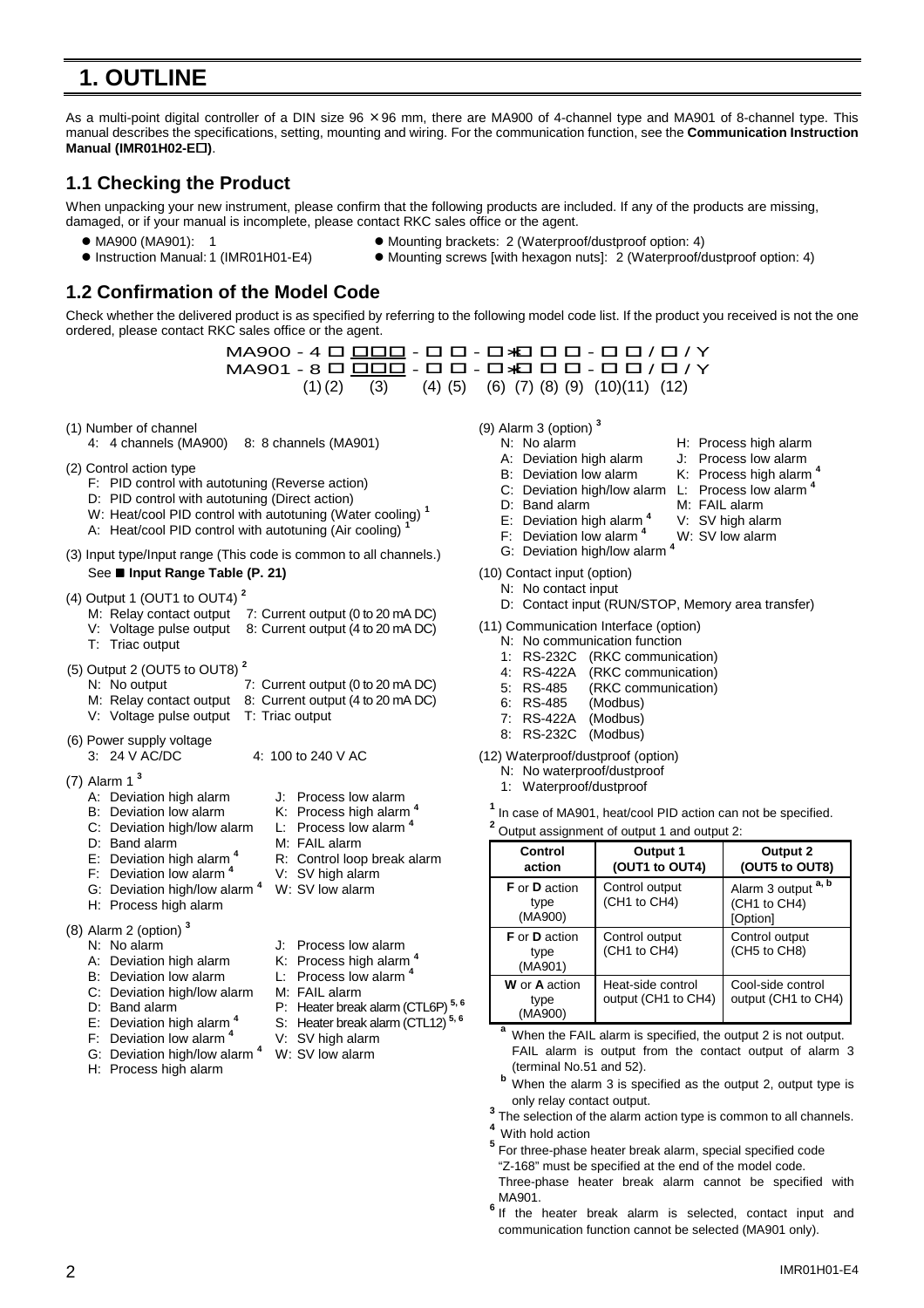# **2. MOUNTING**

This chapter describes installation environment, mounting cautions, dimensions and mounting procedures.



To prevent electric shock or instrument failure, always turn off the power before mounting or removing the instrument.

## **2.1 Mounting Environment**

- (1) This instrument is intended to be used under the following environmental conditions. (**IEC61010-1**) [OVERVOLTAGE CATEGORY II, POLLUTION DEGREE 2]
- (2) Avoid the following conditions when selecting the mounting
- location:
- Ambient temperature less than 0 °C or more than 50 °C.
- Ambient humidity of less than 45 % or more than 85 % RH. • Rapid changes in ambient temperature which may cause condensation.
- Corrosive or inflammable gases.
- Direct vibration or shock to the mainframe.
- Water, oil, chemicals, vapor or steam splashes.
- Excessive dust, salt or iron particles.
- Excessive induction noise, static electricity, magnetic fields or noise.
- Direct air flow from an air conditioner.
- Exposure to direct sunlight.
- Excessive heat accumulation.

## **2.2 Mounting Cautions**

Take the following points into consideration when mounting this instrument in the panel.

- Provide adequate ventilation space so that heat does not build up.
- Do not mount this instrument directly above equipment that generates large amount of heat (heaters, transformers, semiconductor functional devices, large-wattage resistors).
- If the ambient temperature rises above 50 °C, cool this instrument with a forced air fan, cooler, or the like. However, do not allow cooled air to blow this instrument directly.
- In order to improve safety and the immunity to withstand noise, mount this instrument as far away as possible from high voltage equipment, power lines, and rotating machinery.

High voltage equipment: Do not mount within the same panel. Power lines: Separate at least 200 mm. Rotating machinery: Separate as far as possible.

• Mount this instrument in the horizontal direction for panel. If you did installation except a horizontal direction, this causes malfunction.

## **2.3 Dimensions**

#### ■ External dimensions

(Unit: mm)

Up to 4 mounting brackets can be used.

\* Rubber (option)









For mounting of the MA900/MA901, panel thickness must be between 1 to 10 mm. When mounting multiple MA900/MA901s close together, the panel strength should be checked to ensure proper support.

If the MA900/MA901s have waterproof/dustproof options, protection will be compromised and not meet IP65 by close mounting.

## **2.4 Mounting Procedures**



When the instrument is mounted, always secure with two mounting brackets either top and bottom.

- The waterproof/dustproof option on the front of the instrument conforms to **IP65** when mounted on the panel. For effective waterproof/dustproof, the gasket must be securely placed between instrument and panel without any gap. If gasket is damaged, please contact RKC sales office or the agent.
- $\blacksquare$  Mounting to the panel
- *1.* Prepare the panel cutout as specified in 2.3 Dimensions.
- *2.* Insert the instrument through the panel cutout.
- *3.* Insert the mounting bracket into the mounting groove of the instrument . (Fig.1)
- *4.* Push the mounting bracket forward until the bracket is firmly secured to the panel. (Fig.2)
- *5.* The other mounting bracket should be installed the same way described in *3.*and *4*.



■ Mounting to the panel (When using the mounting screws) In addition, the mounting assembly also include two screws which can be used with the brackets to secure the instrument to the panel. Procedure *1.* and *2.* are the same as in the above. For the procedure *3.* to *6.*, see the following figures.

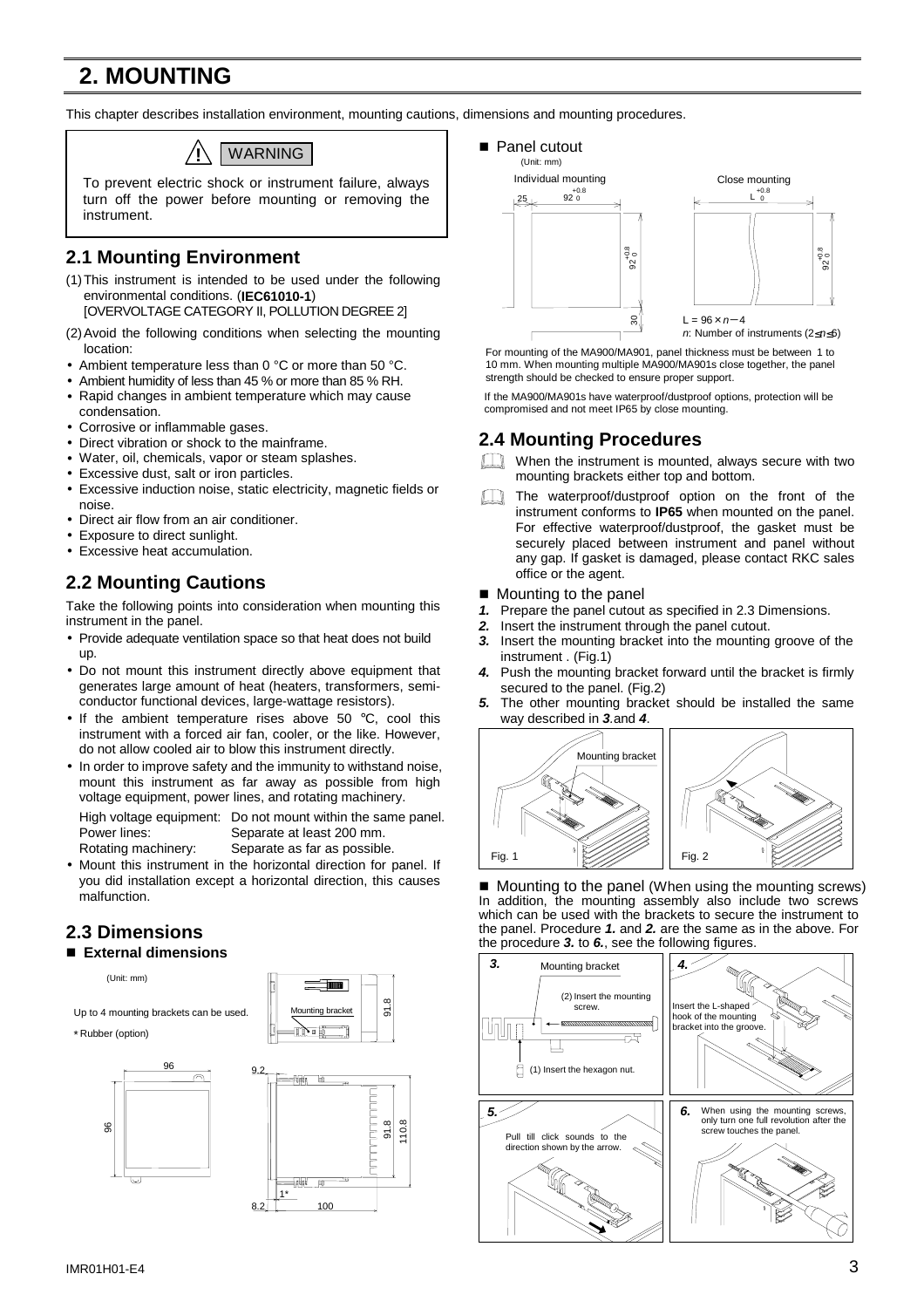# **3. WIRING**

This chapter describes wiring cautions and terminal configuration.



To prevent electric shock or instrument failure, do not turn on the power until all the wiring is completed.

### **3.1 Wiring Cautions**

- For thermocouple input, use the appropriate compensation wire.
- For RTD input, use low resistance lead wire with no difference in resistance between the three lead wires.
- #"To avoid noise induction, keep input signal wire away from instrument power line, load lines and power lines of other electric equipment.
- $\bullet$  If there is electrical noise in the vicinity of the instrument that could affect operation, use a noise filter.
- Shorten the distance between the twisted power supply wire pitches to achieve the most effective noise reduction.
- Always install the noise filter on a grounded panel. Minimize the wiring distance between the noise filter output and the instrument power supply terminals to achieve the most effective noise reduction.
- Do not connect fuses or switches to the noise filter output wiring as this will reduce the effectiveness of the noise filter.
- #"About four seconds are required as preparation time for contact output every time the instrument is turned on. Use a delay relay when the output line is used for an external interlock circuit.
- $\bullet$  Power supply wiring must be twisted and have a low voltage drop.
- For an instrument with 24 V power supply, supply power from a SELV circuit.
- #"This instrument is not furnished with a power supply switch or fuse. Therefore, if a fuse or power supply switch is required, install close to the instrument.
- Recommended fuse rating: Rated voltage 250 V, Rated current 1 A Fuse type: Time-lag fuse
- $\bullet$  Use the solderless terminal appropriate to the screw size.

Screw size:  $M3\times6$  Recommended tightening torque: 0.4 N·m (4 kgf·cm)

## **3.2 Terminal Configuration**



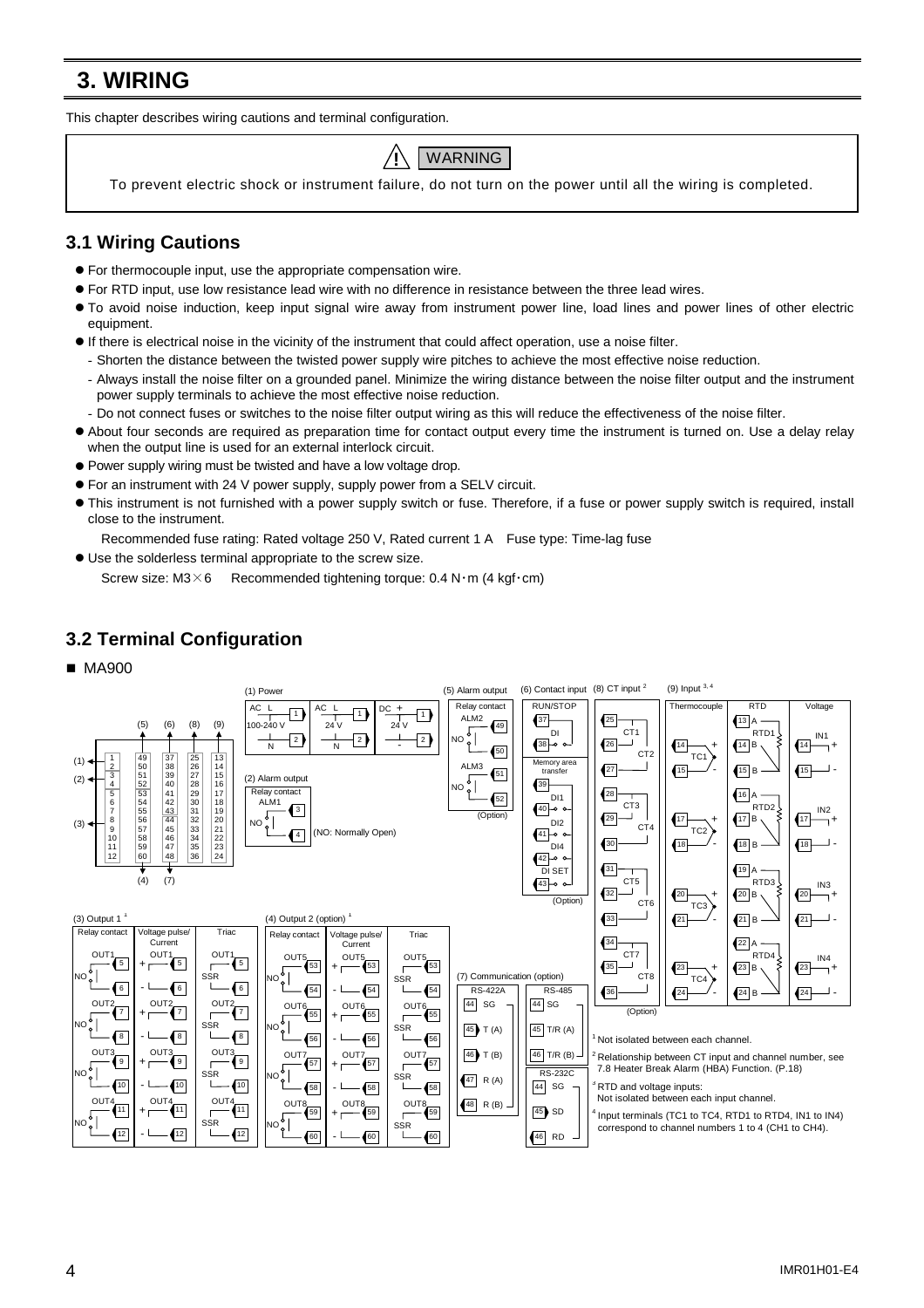#### ■ MA901



## **4. PARTS DESCRIPTION**

This chapter describes various display units and the key functions.



(The above figure is MA900. The figure of MA901 is the same as a MA900.)

#### **Measured value (PV) display [Green]** Displays PV or various parameter symbols.

**Set value (SV) display [Orange]** Displays SV or various parameter set value.

#### **Channel (CH) display [Green]**

- Displays channel number.
- Displays character "A" showing batch setting.

**Memory area (AREA) display [Orange]** Displays memory area number.

#### **Indication lamps:**

**Autotuning (AT) lamp [Green]** Flashes with the autotuning activated in the displayed channel.

**Output (OUT1 to OUT8) lamp [Green]** Lights when the output corresponding to each lamp is ON.

#### **Alarm lamp \*(ALM1 to ALM3) [Red]** ALM1: Lights when alarm1 is turned on.

- ALM2: Lights when alarm2 is turned on.
- ALM3: Lights when alarm3 is turned on.
- \*Bright lighting:

Indicates that the display channel is alarm state.

Dim lighting: Indicates that other channel except a

display channel is alarm state.

#### **Channel key**

- Used when the channel number is changed.
- Used to display the character "A" showing batch setting.
- Used for start/stop of scan display.

#### **Shift & R/S key**

• Shift digits when settings are changed.

• Selects the RUN/STOP.

#### **Set key**

Used for parameter calling up and set value registration.

**Up key** Increase numerals. **DOWN key** Decrease numerals

**The avoid damage to the instrument,** never use a sharp object to press keys.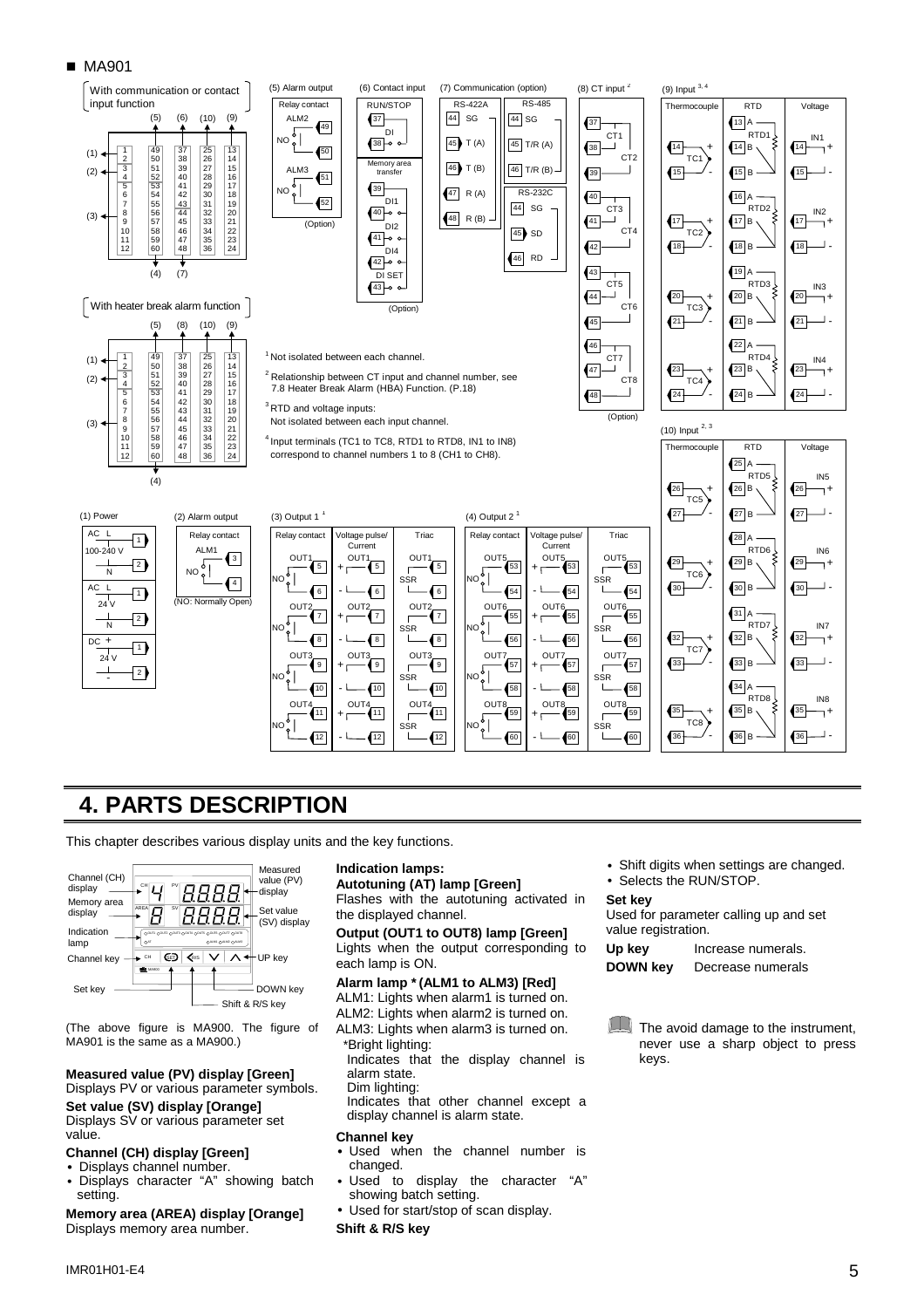# **5. SETTING**

This chapter describes the operation flowchart of mode and the setting item of each mode. This instrument classes setting item in four kinds of mode. The mode can be selected by pressing the SET or <R/S key.

## **5.1 Operation Flowchart of Mode**

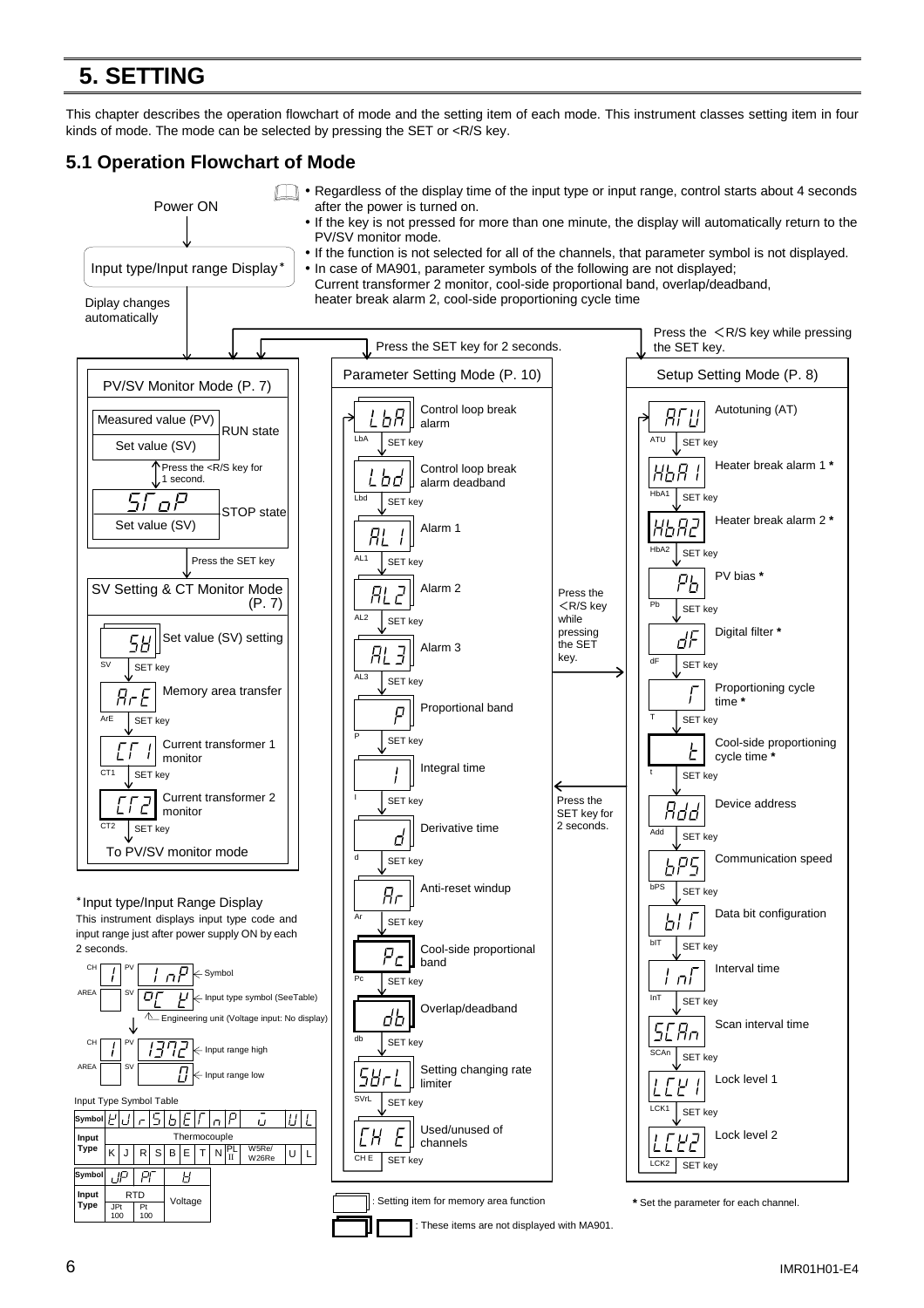## **5.2 PV/SV Monitor Mode**

PV/SV monitor mode can confirm the measured value (PV) and the set value (SV). Usually, set to this mode during control execution. For checking the measured value (PV) and set value (SV) during operation, the following two methods are available.

### ■ Checking PV and SV corresponding to each channel

In PV/SV monitor mode, the PV and SV corresponding to the displayed channel can be checked. Each time the CH key is pressed, the SV corresponding to each channel within the memory area (hereinafter called "control area") used for control can be checked for each channel.



When the setting change rate limiter is set, a condition in which the set value (SV) goes changing according to that rate of change is displayed.

If the instrument needs to be switched to RUN or STOP mode, press the <RS key in PV/SV monitor mode. In addition, RUN/STOP can be selected by key operation or by open or closed contact input (option).

**6.3 Transfer of RUN/STOP (P. 14)** 

#### !"**Checking SV corresponding to all of the channels within the control area**

The SV corresponding to all the channels within the control area are automatically checked at each scan interval time.

**5.4 Setup Setting Mode (P. 8), 7.5 Scan Display Function (P. 16)** 

### **5.3 SV Setting & CT Monitor Mode**

SV setting & CT monitor mode is used to set the set value (SV) and control area or to monitor the current value (current transformer 1, current transformer 2). Press the SET key with state of PV/SV monitor mode to shift to this mode. The UP, DOWN or <R/S key is used to change the numeric value, and the SET key is used to change the parameter as well as to register the numeric value.

### ■ Description of each parameter



Set the set value (SV) which is the desired value for control.

Setting range: Within input range

Factory set value: Temperature input 0 °C [°F] or 0.0 °C [°F] Voltage input 0.0 %

- Up to eight memories per channel can be set with one set value (SV) assumed to be one memory.
- The set values (SV) corresponding to all of the channels within the same control area can be simultaneously set as the same value.
- No setting can be changed when "1 (Lock)" is selected by the lock level 1.



Selects the memory area used for control (Hereafter called the control area). Setting range: 1 to 8

Factory set value: 1

- No setting can be changed when "1 (Lock)" is selected by the lock level 2.
	- One set value (SV) and up to eight setting items of the parameter setting mode per channel can be stored.
		- For details of the setting items of parameter setting mode, see **5.5 Parameter Setting**  $\mathbb{F}$ **Mode. (P. 10)**

#### **Current transformer 1 monitor**



Displays the input value of the current transformer 1 used when the instrument is provided with the heater break alarm 1.

Display range: 0.0 to 100.0 A

- Not displayed when this instrument is not provided with the heater break alarm 1 function.
- Displays the input value of the current transformer 1 used when the instrument is provided with the heater break alarm 2 (Z-168).

**Current transformer 2 monitor** [ Correspond to only MA900]



Displays the input value of the current transformer 2 used when the instrument is provided with the heater break alarm 2 (Z-168).

Display range: 0.0 to 100.0 A

• Not displayed when this instrument is not provided with the heater break alarm 2 function. • In case of MA901, this monitoring screen is not provided.

To PV/SV monitor mode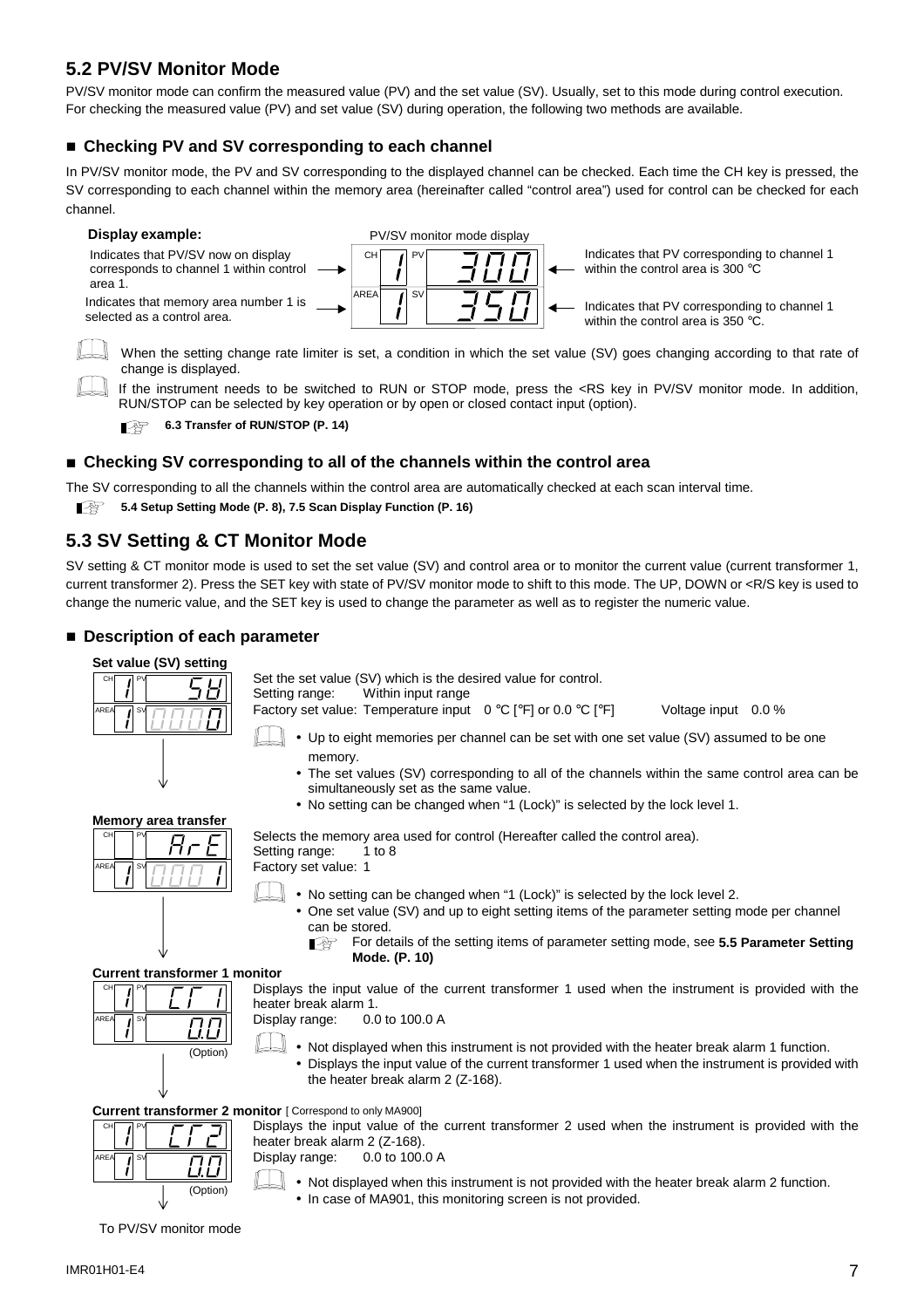## **5.4 Setup Setting Mode**

Setup setting mode is used to set the heater beak alarms, PV bias, digital filter, communication, and to lock the set data. The instrument can be switched to AT start or AT cancel. Press the <R/S key while pressing the SET key with state of PV/SV monitor mode, SV setting & CT monitor mode, or parameter setting mode to shift to this mode. The UP, DOWN or <R/S key is used to change the numeric value, and the SET key is used to change the parameter as well as to register the numeric value.

### ■ Description of each parameter

#### **Execution of autotuning (AT)**

| CH   | P١ |  |
|------|----|--|
| AREA | sv |  |
|      |    |  |

The AT function is executed to the control area now in operation.<br>Setting range: ON: AT start or execution OFF: AT end or c ON: AT start or execution OFF: AT end or cancel

Factory set value: OFF

- The batch setting allows the autotuning to be executed simultaneously in all channels.
	- When instrument displays data without a channel, an AT lamp does not flash during AT execution.

#### **Heater break alarm 1 (HBA1)**

CH / PV AREA| ⊿∣SV (Option)

HBA1 set value is set by referring to monitor value from the current transformer 1. Used for single-phase or three-phase.

Displayed only for when the heater break alarm is selected as alarm 2. Setting range: 0.0 to 100.0 A OFF: HBA1 function OFF Factory set value: OFF

- $\parallel \bullet$  No setting can be changed when "1 (Lock)" is selected by the lock level 1.
	- HBA is not available on a current output.
		- Set HBA1 set value to a value about 85 % of current transformer 1 input value.
	- When power supply variations are large, set the HBA1 set value to a slightly smaller value. In addition, when two or more heaters are connected in parallel, set the HBA1 set value to a slightly larger value so that it is activated even with only one heater broken (However, within the value of current transformer 1).
	- When no current transformer is connected in any setting other than "OFF," the heater break alarm is turned on.

#### **Heater break alarm 2 (HBA2)** [Correspond to only MA900]

(Option)

O

HBA2 set value is set by referring to monitor value from the current transformer 2. Used only for threephase. Displayed only for when the heater break alarm (Z-168) is selected as alarm 2. Setting range: 0.0 to 100.0 A OFF: HBA2 function OFF Factory set value: OFF

- No setting can be changed when "1 (Lock)" is selected by the lock level 1.
	- HBA is not available on a current output.
	- Set HBA2 set value to a value about 85 % of current transformer 2 input value.
	- When power supply variations are large, set the HBA2 set value to a slightly smaller value. In addition, when two or more heaters are connected in parallel, set the HBA2 set value to a slightly larger value so that it is activated even with only one heater broken (However, within the value of current transformer 2).
	- When no current transformer is connected in any setting other than "OFF," the heater break alarm is turned on.
	- In case of MA901, this setting item is not provided.

Set the PV bias to add to measured value for sensor correction, etc. The PV bias is used to correct the individual variations in the sensors or when there is difference between the measured values (PV) of other instruments.

CH PV AREA∣ *I*ISV

Setting range: -span to +span (Within -1999 to +9999 digits)

Factory set value: Temperature input 0 °C [°F] or 0.0 °C [°F] Voltage input 0.0 %

No setting can be changed when "1 (Lock)" is selected by the lock level 1.

**Digital filter**

**PV bias**

CH **I**PV

AREA 1SV



Set the time of the first-order lag filter which rejects any noise contained in the measured input. Setting range: 1 to 100 seconds OFF: Digital filter function OFF Factory set value: OFF

No setting can be changed when "1 (Lock)" is selected by the lock level 1.



Set control output cycle. For heat/cool PID action: Heat-side proportional cycle time<br>Setting range: 1 to 100 seconds 1 to 100 seconds

Factory set value: Relay contact output 20 seconds Voltage pulse output, triac output 2 seconds

- No setting can be changed when "1 (Lock)" is selected by the lock level 1.
- Not displayed for current output.

(A) Continued on the next page.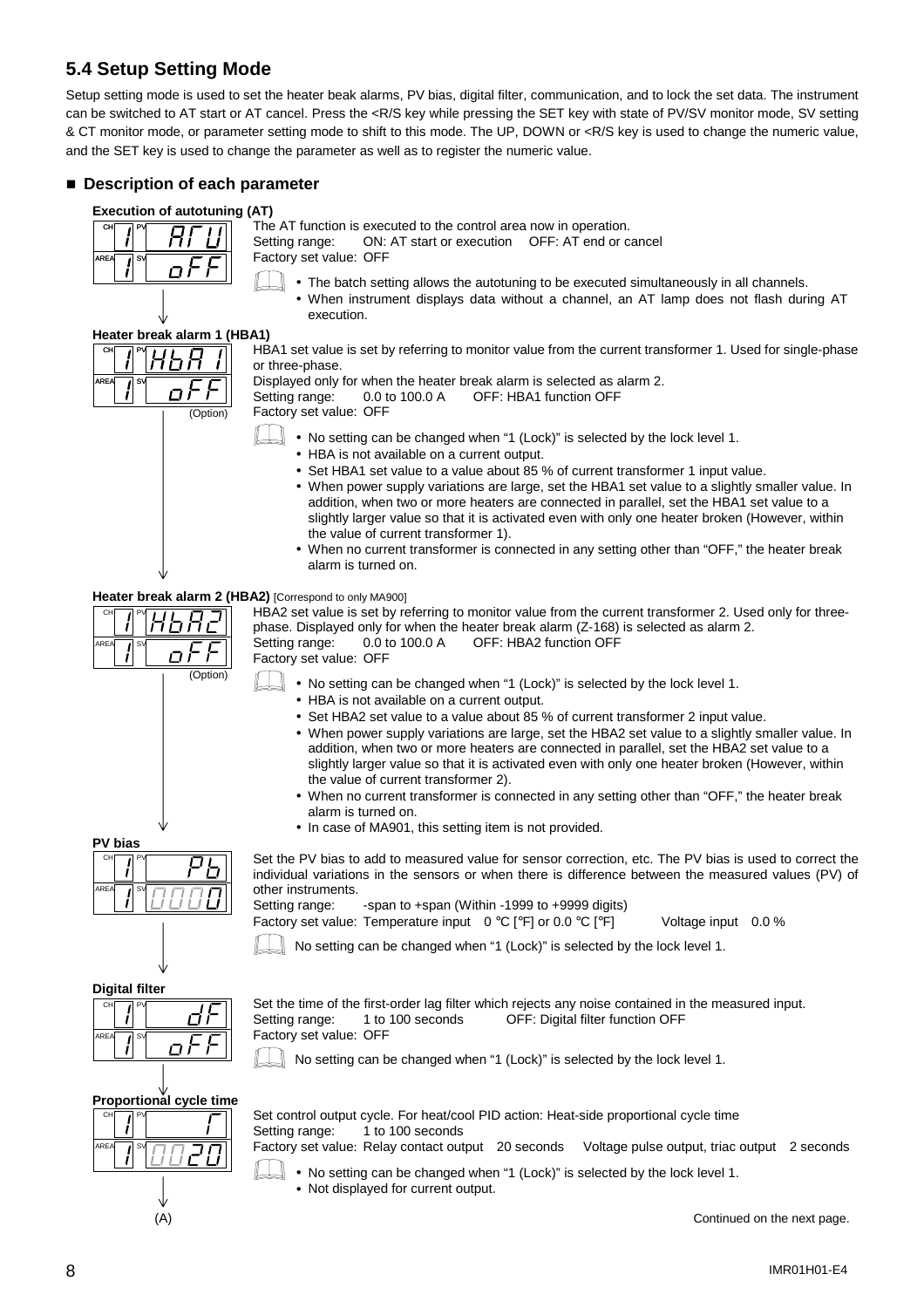

Return to first parameter "Execution of autotuning (AT)"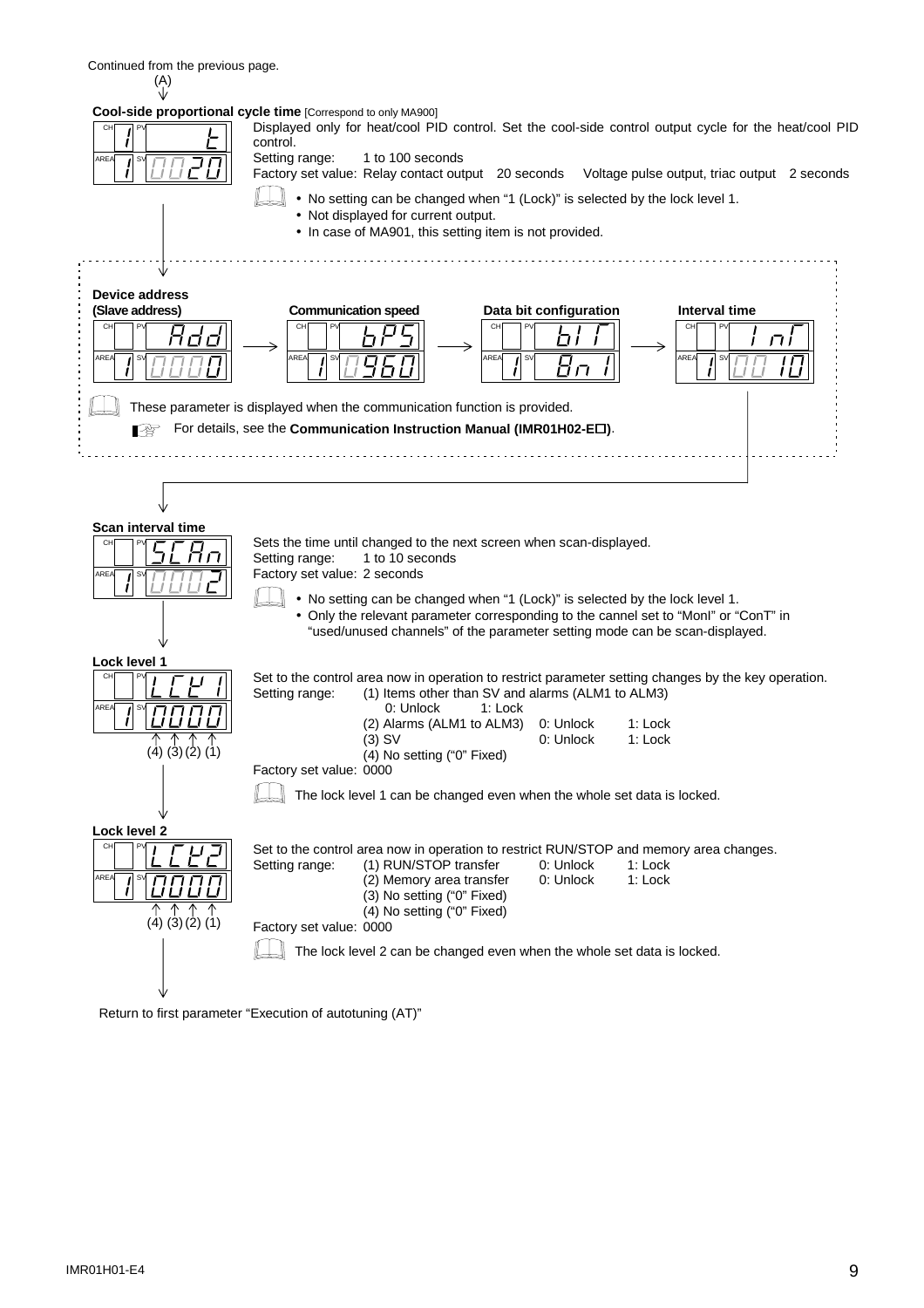## **5.5 Parameter Setting Mode**

The parameter setting mode is used to set various settings relating to control, to change various alarm settings and also to set the setting change rate limiter and used/unused channels. Setting items belonging to the parameter setting mode correspond to the multi-memory area functions and can be stored up to eight memories. Press the SET key for 2 seconds with state of PV/SV monitor mode, SV setting & CT monitor mode, or setup setting mode to shift to this mode. The UP, DOWN or <R/S key is used to change the numeric value, and the SET key is used to change the parameter as well as to register the numeric value.

### ■ Description of each parameter



Monitors measured value variations and also sets the time to detect any abnormal control loop. Displayed only for when the LBA is selected as alarm 1. Setting range: 0.1 to 200.0 minutes OFF: LBA function OFF

Factory set value: 8.0 minutes

- No setting can be changed when "1 (Lock)" is selected by the lock level 1.
	- We recommend that the set value of LBA be twice the value of the integral time (I). If the autotuning function is used, the LBA setting time twice as large as the integral time is automatically set.

#### **Control loop break alarm deadband (LBD)**



Set the area of not outputting LBA. Displayed only for when the LBA is selected as alarm 1. Setting range: 0 to span (0: LBD OFF) Factory set value: Temperature input 0 °C [°F] or 0.0 °C [°F] Voltage input 0.0 %

• No setting can be changed when "1 (Lock)" is selected by the lock level 1.

**Alarm 1 (ALM1)**

|      |           | AIAIIII I (ALIVII) |
|------|-----------|--------------------|
| CH   |           |                    |
| AREA | <b>SV</b> |                    |

Set the ALM1 set value. Displayed when any one of the deviation, process and SV alarms is selected as the alarm 1.

Setting range: Process alarm, SV alarm: Same as input range Deviation alarm: -span to +span (Within -1999 to +9999 digits) Factory set value: Temperature input 50 °C [°F] or 50.0 °C [°F] Voltage input 5.0 %

• No setting can be changed when "1 (Lock)" is selected by the lock level 1. • Not displayed when FAIL alarm or control loop break alarm is selected for alarm 1.

(Option)

**Alarm 2 (ALM2)** CH IPV

Set the ALM2 set value. Displayed when any one of the deviation, process and SV alarms is selected as the alarm 2. Setting range: Process alarm, SV alarm: Same as input range

Deviation alarm: -span to +span (Within -1999 to +9999 digits)

Factory set value: Temperature input 50 °C [°F] or 50.0 °C [°F] Voltage input 5.0 %

• No setting can be changed when "1 (Lock)" is selected by the lock level 1. • Not displayed when FAIL alarm or heater break alarm is selected for alarm 2.

Set the ALM3 set value. Displayed when any one of the deviation, process and SV alarms is selected as the alarm 3. Setting range: Process alarm, SV alarm: Same as input range

Deviation alarm: -span to +span (Within -1999 to +9999 digits)



**Alarm 3 (ALM3)**

CH **PV** 

AREA 1SV

**Proportional band (P)**



Set the proportional band for the P control, PI control or PD control. For heat/cool PID action: Proportional band setting on the heat-side. Setting range: 0 (0.0) to span (However, 9999 digits or less) Factory set value: Temperature input 30 °C [°F] or 30.0 °C [°F] Voltage input 3.0 %

• No setting can be changed when "1 (Lock)" is selected by the lock level 1.

• Not displayed when FAIL alarm is selected for alarm 3.

• No setting can be changed when "1 (Lock)" is selected by the lock level 1. • ON/OFF action when set to 0 (0.0).

Set the time of integral action which eliminates the offset occurring in proportional control. Setting range: 1 to 3600 seconds OFF (0 second): Integral action OFF (PD action) Factory set value: 240 seconds

No setting can be changed when "1 (Lock)" is selected by the lock level 1.

(A) Continued on the next page.





**Integral time (I)**

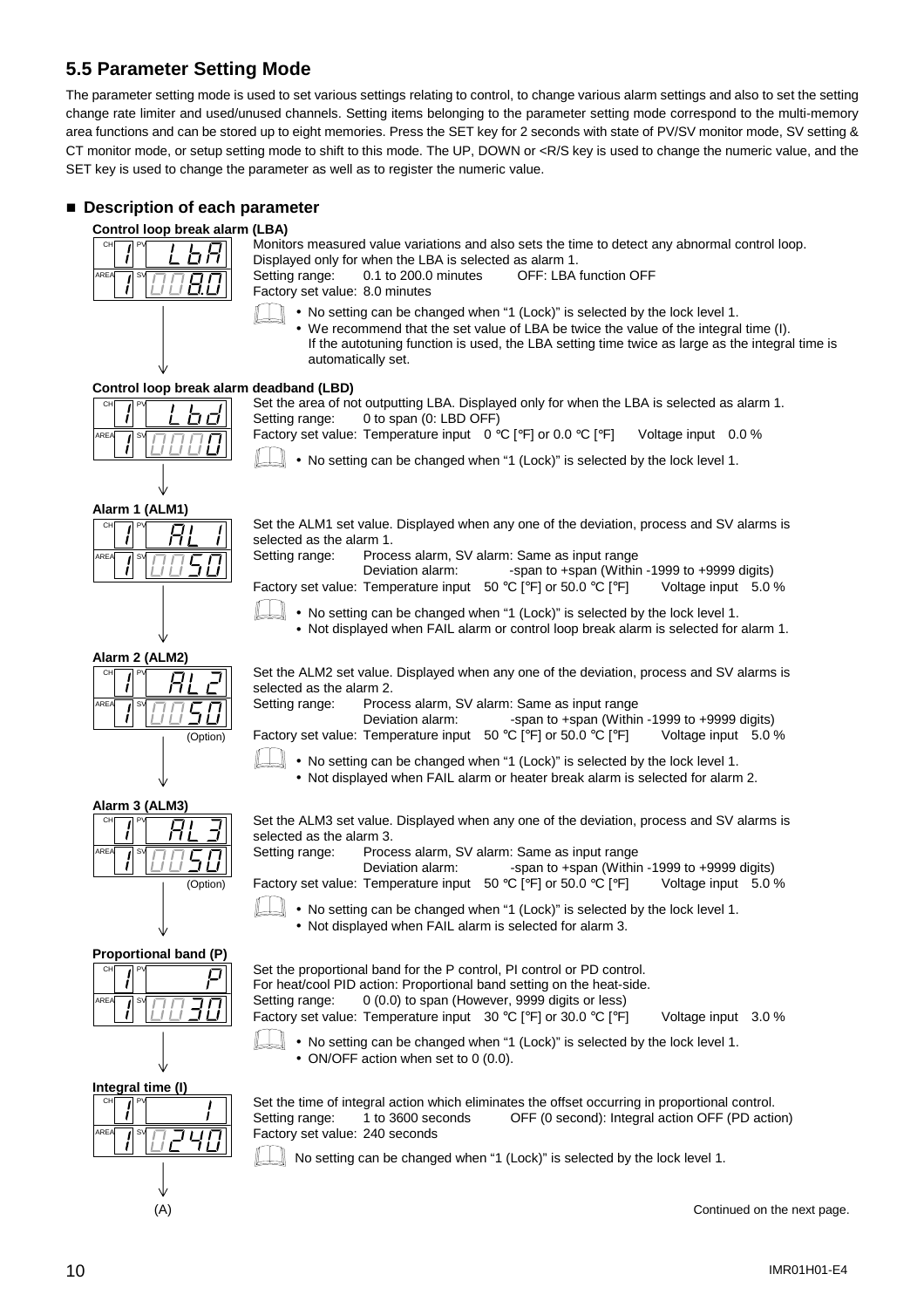Continued from the previous page. (A)

|      |    | Derivative time (D) |
|------|----|---------------------|
| CH   |    |                     |
| AREA | S١ |                     |
|      |    |                     |

Set the time of derivative action which prevents ripples by predicting output changes and thus improves control stability. Setting range: 1 to 3600 seconds OFF (0 second): Derivative action OFF (PI action)

Factory set value: 60 seconds

 $\Box$  No setting can be changed when "1 (Lock)" is selected by the lock level 1.

**Anti-reset windup**

| CH         |  |
|------------|--|
| AREA<br>SI |  |
|            |  |

J

In order to prevent an overshoot caused by the integral effect, sets the value to restrict the effective range of integral action.<br>Setting range: 0 to 0 to 100 % of proportional band (0: Integral action OFF)

Factory set value: 100 %

No setting can be changed when "1 (Lock)" is selected by the lock level 1.

**Cool-side proportional band** [Correspond to only MA900] Displayed only for heat/cool PID control. Set the cool-side proportional band for the heat/cool PID

| CH                   |  |
|----------------------|--|
| AREA<br>$S\setminus$ |  |

CH **I**PV

AREA∣ *I*ISV

control.<br>Setting range: 1 to 1000 % of heat-side proportional band

Factory set value: 100 %

- No setting can be changed when "1 (Lock)" is selected by the lock level 1.
	- In case of MA901, this setting item is not provided.

**Overlap/deadband** [Correspond to only MA900]

rih

Displayed only for heat/cool PID control. Set the deadband between the heat-side proportional band and the cool-side proportional band.

Setting range: -span to +span (Within -1999 to +9999 digits)

Factory set value: Temperature input 0 °C [°F] or 0.0 °C [°F] Voltage input 0.0 %

- No setting can be changed when "1 (Lock)" is selected by the lock level 1.
	- In case of MA901, this setting item is not provided.
	- Minus (-) setting results in overlap.



#### **Setting change rate limiter**



Set the amount of set value (SV) change per 1 minute when the SV is changed. Setting range: 0 (0.1) to span/min. OFF: Setting change rate limiter OFF Factory set value: OFF

- No setting can be changed when "1 (Lock)" is selected by the lock level 1.
	- The set value (SV) while the setting change rate limiter can be checked in PV/SV monitor mode.
	- When the power is turned on or the operation is changed from STOP to RUN, the setting change rate limiter functions toward the set value (SV) from the measured value (PV) when started.
- If the autotuning (AT) function is activated while the setting change rate limiter functions, PID control continues until the limiter completes its functioning, and the AT function is activated after the limiter completes its functioning.

#### **Used/unused of channels**



Select the used or unused of each channel for each memory area.

Setting range:  $\sigma FF$  (oFF): Unused  $\bar{H}$  (MonI): Used for only alarm  $\bar{L}$  on  $\bar{L}$  (ConT): Used for control and alarm (ConT): Used for control and alarm

Factory set value: ConT

- No setting can be changed when "1 (Lock)" is selected by the lock level 1.
- During display scanning, each unused channel is skipped. When the channel number is selected by the CH key, any unused channel is displayed.

Return to first parameter setting item.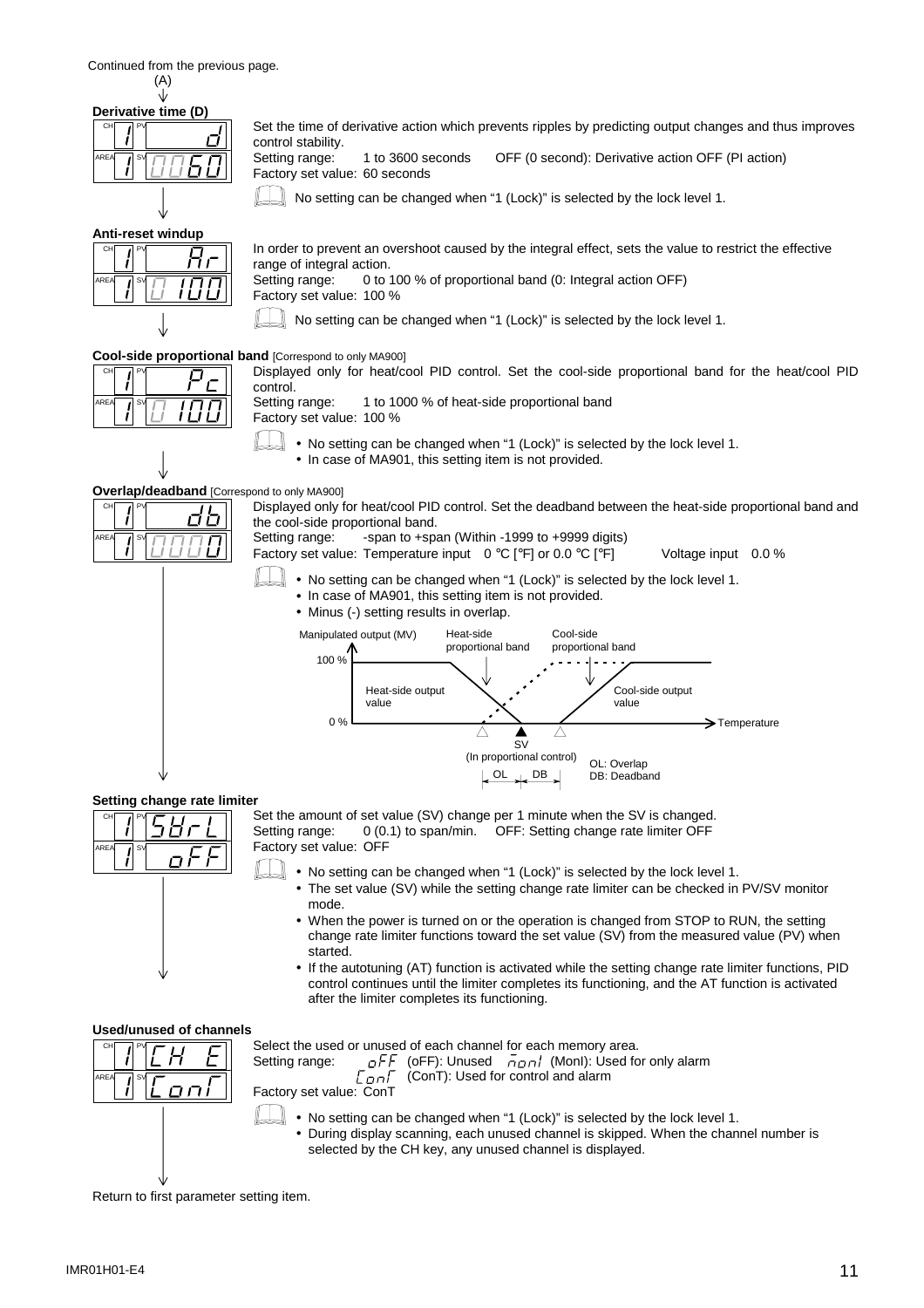## **5.6 Setting Procedure**

## **5.6.1 Usual setting (Setting for each channel)**

Some examples of changing the set value (SV) are described in the following. The same setting procedure applies when other parameters are also set.

#### !"**When the SV is changed**

When CH1 set value (SV) of the control area 1 is change from 0 °C to 300 °C:

*1.* Press the SET key in PV/SV monitor mode state to transfer to SV setting  $\delta$ CT monitor mode. CH **IPV** AREA / SV

| r | CH   |    |  |
|---|------|----|--|
|   | AREA | sv |  |

*2.* Press the <R/S key to light brightly the hundreds digit. The brightly lit digit indicates which digit can be set.

CH<sub>1</sub>PV AREA <sub>I</sub> SV Bright lighting

Every time the <R/S key is pressed, the <u>b</u>rightly lit digit moves as follows.

*3.* Press the UP key to change to *3*.



CH PV

AREA SV

*4.* Press the SET key to register the value thus set. The display changes to the next parameter (Memory area transfer display).

The following is also available when changing the set value.

- $\bullet$  Set value increase (When 199 °C is changed to 200 °C):
- *1.* Press the <R/S key to light brightly the least significant digit. *2.* Press the UP key to change to *0*.
- The display changes to *200*.



- $\bullet$  Set value decrease (When 200 °C is changed to 190 °C):
- *1.* Press the <R/S key to light brightly the tens digit.
- *2.* Press the DOWN key to change to *9*.
- The display changes to *190*.



- $\bullet$  Minus (-) value setting (When 200 °C is changed to -100 °C):
- *1.* Press the <R/S key to light brightly the hundreds digit.
- *2.* Press the DOWN key (three times) to change to *-1*. The display changes to *-100*.



!"**When another area set value (SV) is changed without changing control area**

When changing the set value (SV) corresponding to channel 2 in memory area 3 from 150 °C to 100 °C with the memory area set to memory area 1:

1. Press the SET key in PV/SV monito mode state to transfer to SV setting CT monitor mode.

| ୡ | CH   |    |  |
|---|------|----|--|
|   | AREA | S١ |  |

*2.* Press the <R/S key to light brightly the AREA display. The brightly lit digit indicates which digit can be set.



Every time the <R/S key is pressed, the brightly lit digit moves as follows.

$$
\stackrel{\text{\tiny{AFEA}}}{\leftarrow} \stackrel{\text{\tiny{SV}}}{\leftarrow} \stackrel{\text{\tiny{SV}}}{\leftarrow} \frac{\leftarrow}{\leftarrow} \frac{\leftarrow}{\leftarrow} \frac{\leftarrow}{\leftarrow} \frac{\leftarrow}{\leftarrow} \frac{\leftarrow}{\leftarrow}
$$

*3.* Press the UP key to change to *3*. The SV display shows the channel 1 set value (SV) of the memory area number 3. Also, the number of AREA display flashes.



*4.* Press the CH key to change to *2*. The SV display shows the channel 2 set value (SV) of the memory area number 3.

in the tens digit.

| CН                |          |
|-------------------|----------|
| AREA<br><b>SV</b> |          |
|                   | Flashing |

*5.* Press the DOWN key to change to *0*

| 0 | CH                       |  |
|---|--------------------------|--|
|   | <b>AREA</b><br><b>SV</b> |  |
|   | Flashing                 |  |

*6.* Press the SET key to register the value thus set. The display changes to the next parameter (Memory area transfer display).

| CH   | P <sub>1</sub> |  |
|------|----------------|--|
| AREA | sv             |  |

The changed set value is registered by pressing the SET key or also at the time when any of the following key operations is performed.

- When the channel number is changed by the CH key
- When the memory area number is changed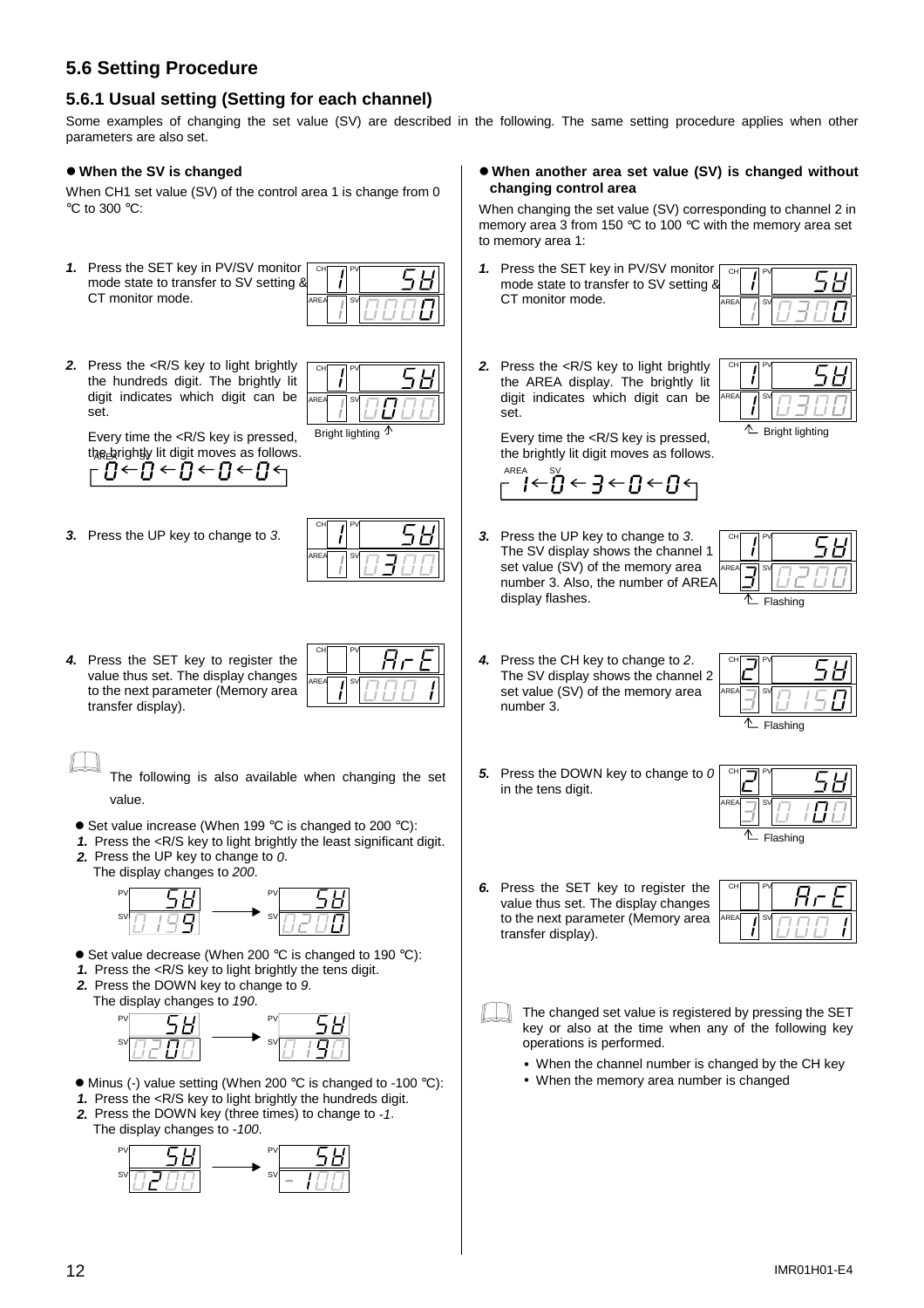### **5.6.2 Batch setting (All channels batch setting)**

The parameters selected from one memory area and corresponding to all of the channels can be simultaneously set as the same value. The set values (SV) as well as the parameters set for each channel can be simultaneously set. Some examples of changing the set value (SV) simultaneously are described in the following. The same setting procedure applies when other parameters for each channel are also set.

#### !"**When the SV is changed in batch setting**

When all set value (SV) of the control area (memory area 1) is change from 0 °C to 300 °C:

*1.* Press the SET key in PV/SV monitor mode state to transfer to SV setting & CT monitor mode. CH **I**PV AREA SV

| CH   |    |  |
|------|----|--|
| AREA | S\ |  |

*2.* Press the CH key. Display the character *A* on the CH display and "----" on the SV display. The character *A* indicates that the batch setting.



Every time the CH key is pressed, the channel number changes as follows.

$$
\overline{p} \rightarrow \overline{p} \rightarrow \overline{p} \rightarrow \overline{p} \rightarrow \overline{p} \rightarrow \overline{p}
$$

*3.* Press the <R/S key to light brightly the hundreds digit.

| CH              |  |  |
|-----------------|--|--|
| AREA<br>S١      |  |  |
| Bright lighting |  |  |

*4.* Press the UP key to change to *3.*

| СH   |    |  |
|------|----|--|
| AREA | S) |  |

*5.* Press the SET key. The value thus set is registered simultaneously for all of the channels. The display changes to the next parameter (Memory area transfer).

| CH   | Þ            |
|------|--------------|
| AREA | $S\setminus$ |

!"**The set values (SV) in other memory areas are simultaneously set to the same value without changing the control area**

When changing the set values (SV) corresponding to all of the channels in memory area 2 from 0 °C to 300 °C with the control area corresponding to memory area 1:

1. Press the SET key in PV/SV monitor  $\Box$  PV mode state to transfer to SV setting CT monitor mode. AREA∣ <sub>I</sub>∣SV

| :or<br>g & | CH   | P١        |  |
|------------|------|-----------|--|
|            | AREA | <b>SV</b> |  |
|            |      |           |  |

*2.* Press the CH key. Display the character *A* on the CH display and "----" on the SV display. The character *A* indicates that the batch setting.

|        | CH                |  |
|--------|-------------------|--|
| י<br>ı | AREA<br><b>SV</b> |  |

Every time the CH key is pressed, the channel number changes as follows.

$$
\rightarrow I \rightarrow \underline{P} \rightarrow \underline{P} \rightarrow H \rightarrow H
$$

*3.* Press the <R/S key to light brightly the AREA display.

| CH                     |  |  |
|------------------------|--|--|
| AREA<br><b>SV</b>      |  |  |
| <b>Bright lighting</b> |  |  |

*4.* Press the UP key to change to *2*. The number of AREA display flashes.

| CH               |  |
|------------------|--|
| ARE<br><b>SV</b> |  |
|                  |  |

- Flashing
- 5. Press the <R/S key to light brightly the hundreds digit.

| СH                            |  |
|-------------------------------|--|
| <b>SV</b><br>AREA             |  |
| Bright lighting $\mathcal{A}$ |  |

*6.* Press the UP key to change to *3*.

| C <sub>h</sub> |  |
|----------------|--|
| S١<br>ARE.     |  |

*7.* Press the SET key. The value thus set is registered simultaneously for all of the channels. The display changes to the next parameter (Memory area transfer).



The set value (SV) corresponding to any unused channel is also subjected to the batch setting.

For details of shifting, see page 12.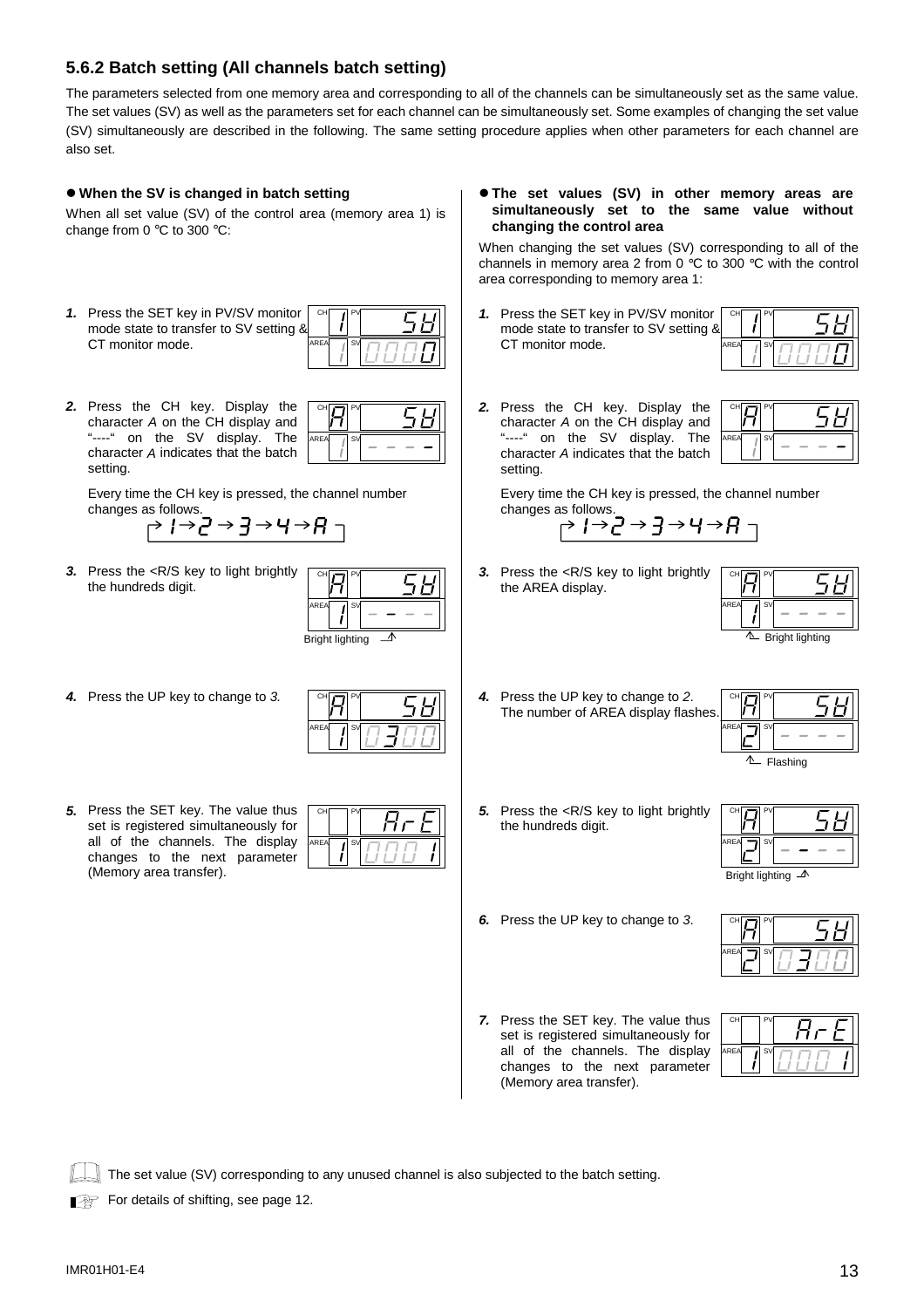# **6. OPERATION**

This chapter describes instrument operation, the instrument operation, RUN/STOP transfer, and control area transfer, etc.

### **6.1 Power ON**

After power on, this instrument starts control in about 4 seconds.



When a power failure of more than 30 ms occurs, the instrument assumes that the power has been turned off. When power return, the instrument performs the same operation as that at the time of power on.

## **6.2 Change of the Set Value (SV)**

• To change the set value (SV) , set the instrument to SV setting & CT monitor mode.

**5.1 Operation Flowchart of Mode (P. 6)**, **5.6 Setting Procedure (P. 12)**

• The set values (SV) corresponding to all of the channels within the same control area can be simultaneously set as the same value.

**5.6.2 Batch setting (P. 13)**

• The set values (SV) in other memory areas can be changed without changing the control area.

**5.6.1 Usual setting (P. 12), 5.6.2 Batch setting (P. 13)**

• While the set value (SV) is locked by Lock Level 1, no set value (SV) can be changed.

**5.4 Setup Setting Mode (P. 8)** 

### **6.3 Transfer of RUN/STOP**

RUN/STOP can be selected by contact input (option) or communication (option) other than the key operation. In addition, at STOP the key operation and contact state are displayed on the PV display. Relationships between key operation, RUN/STOP and the characters to indicate the STOP state are shown in the following. When the RUN/STOP is transferred by communication, see the **Communication Instruction Manual (IMR01H02-E<sub>[1]</sub>).** 

|                              |             | <b>RUN/STOP with Contact Input</b> |                               |
|------------------------------|-------------|------------------------------------|-------------------------------|
|                              |             | <b>RUN</b><br>(Contact closed)     | <b>STOP</b><br>(Contact open) |
| <b>RUN/STOP</b>              | <b>RUN</b>  | <b>RUN</b>                         | <b>STOP</b>                   |
| with Key<br><b>Operation</b> |             | STOP is not<br>displayed           | $G5FP$ (dSTP)                 |
|                              | <b>STOP</b> | <b>STOP</b>                        | <b>STOP</b>                   |
|                              |             | $F5FP$ (KSTP) $5F_0F$ (SToP)       |                               |

After the contact is closed, it takes a short time**\*** until the action of this device is actually selected. Therefore, pay attention to this delay time if the device is used together with a sequencer, etc.

**\*** 0.5 seconds (shortest)



Only *SToP* is displayed at the time of STOP in the state without RUN/STOP transfer by contact input.



When the contact input state is RUN mode, RUN/STOP can be selected by key operation.

 $E^{\prime}$ : Only key operation is in the STOP mode.

- $\sqrt{J}$ : Only contact input is in the STOP mode.
- $5\sqrt{F}$ : Both key operation and contact input are in the STOP mode.



- Conditions when changed to STOP mode:
	- Control: OFF<br>• Alarm: OFF
- Alarm:<br>• AT:
	- Cancel (The PID constants are not updated)

#### ■ RUN/STOP transfer by key operation

When changing RUN to STOP in the state without RUN/STOP transfer by contact input.

| CH   |    |                  |
|------|----|------------------|
| AREA | S١ |                  |
|      |    | <b>RUN</b> state |

*1.* Press the <R/S key for 1 second in PV/SV monitor mode.



*2.* The mode is changed to STOP from RUN. The PV display shows the characters of showing the relevant STOP state.



Also when changing from STOP to RUN, press the <R/S key for 1 second while on the PV/SV monitor display.

No RUN/STOP transfer by key operation can be made when "1 (Lock)" is selected by the lock level 2.

#### ■ RUN/STOP transfer by contact input (Option)

RUN/STOP can be selected according to the open or closed state of the terminal numbers 37 and 38.

| 137      |                |                |              |
|----------|----------------|----------------|--------------|
| RUN/STOP | Terminal No. I | <b>RUN</b>     | ≳т∩Р         |
|          | 38.            | Contact closed | Contact open |
|          |                |                |              |

After the contact is closed, it takes a short time**\*** until the action of this device is actually selected. Therefore, pay attention to this delay time if the device is used together with a sequencer, etc.

**\*** 0.5 seconds (shortest)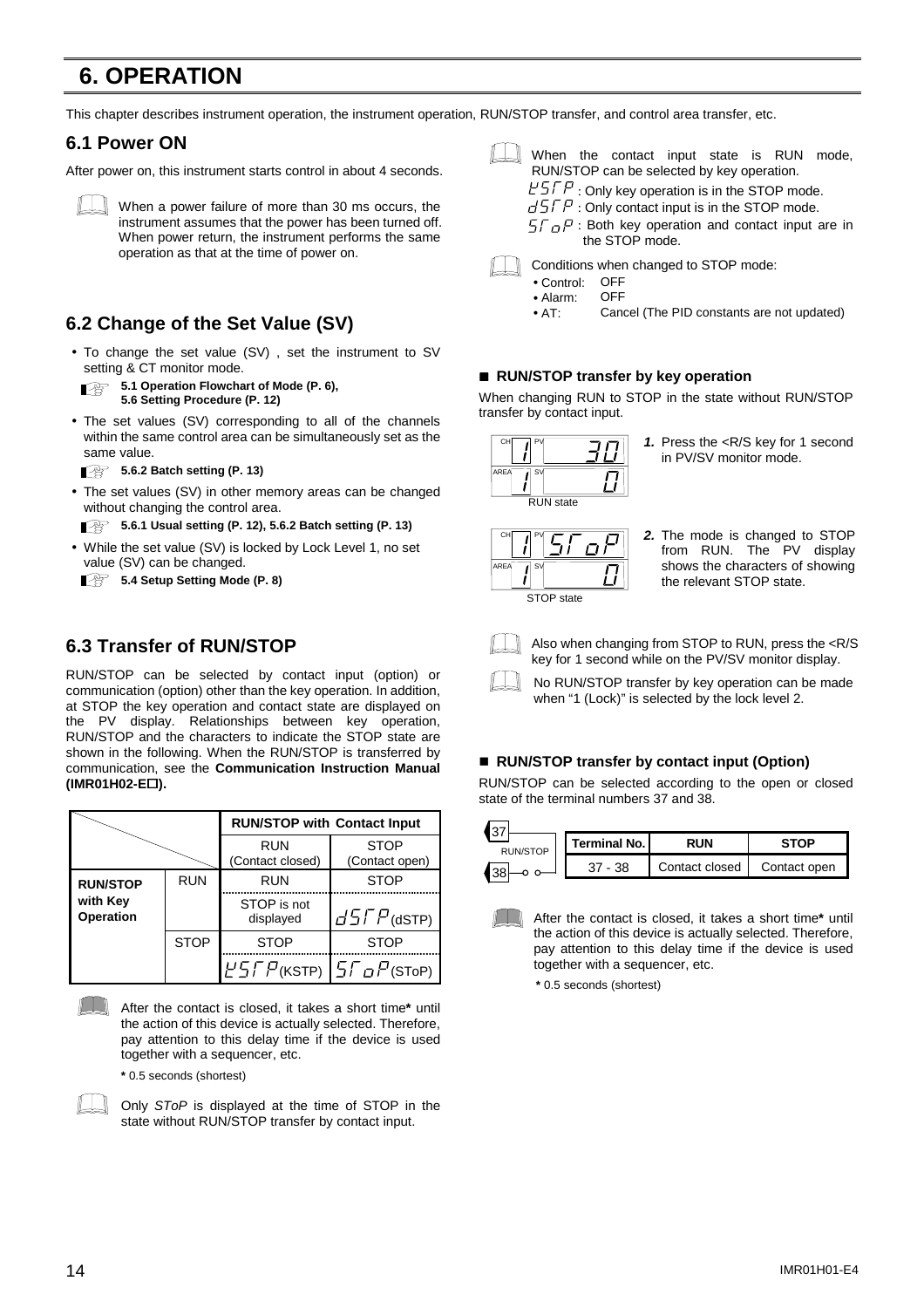## **6.4 Transfer of Control Area**

The memory area used for this control (control area) can be selected by contact input (option) or communication (option) other than the key operation. The memory area transfer by contact input and the key operation is shown in the following. When the memory area is transferred by communication, see the **Communication Instruction Manual (IMR01H02-E** $\Box$ ).

#### ■ Control area transfer by key operation

When the control area is changed from memory area number 1 to 3.



*1.* Press the SET key in PV/SV monitor mode state to transfer to SV setting & CT monitor mode.



*2.* Press the SET key to change the display to *ArE* (memory area transfer display).



*3.* Press the UP key to change to *3*.

CH PV AREA IT

*4.* Press the SET key to register the value thus set. The AREA display shows the memory area number *3*. (The figure at left shows the current transformer 1 monitor display)

For memory area numbers, the number changed last is effective.

The memory area number (control area) can be changed at either RUN or STOP.

#### ■ Control area transfer by contact input (Option)

The control area can be selected according to the open or close state of the terminal numbers 39 to 43. The memory area number is selected according to the open or close state of the terminal number 39 to 42, and the selected memory area number is registered when the terminal number 39 and 43 (DI SET) changes from the open state to the close state.

| 39<br>D <sub>1</sub> | <b>Terminal</b> | Memory area number |          |                  |          |          |                  |     |   |
|----------------------|-----------------|--------------------|----------|------------------|----------|----------|------------------|-----|---|
|                      | No.             |                    | 2        | 3                |          | 5        | 6                |     | 8 |
| DI <sub>2</sub>      | 39<br>- 40      | $\times$           |          | $\times$         |          | $\times$ |                  | ×   |   |
| DI4<br>$\Lambda$     | $39 - 41$       | $\times$           | ×        |                  |          | ×        | $\times$         |     |   |
| DI SET<br>≀?         | $39 - 42$       | $\times$           | $\times$ | $\times$         | $\times$ |          |                  |     |   |
|                      |                 |                    | $\sim$   | $\sim$<br>$\sim$ |          |          | $\sim$<br>$\sim$ | . . |   |

×: Contact open −: Contact closed

- After the contact is closed, it takes a short time\* until the action of this device is actually selected. Therefore, pay attention to this delay time if the device is used together with a sequencer, etc.
	- **\*** Select the area in a period 0.5 seconds after the DI SET terminals are closed.

## **6.5 Autotuning (AT)**

The AT function automatically measures, computes and sets the optimum PID and LBA constants. If the AT function is activated, the optimum PID constants concerning the set value (SV) in the control area and the LBA setting time can be automatically set (Limit cycle system is adopted). This function is activated power-ON, during temperature rise and/or when control is stabilized from any process state. The result obtained by AT is reflected to the parameters (P, I, D and LBA) of the parameter setting mode.

#### $\blacksquare$  **AT start**

- Start AT when all following conditions are satisfied:
	- Prior to starting the AT, end all the parameter settings other than PID and LBA.
	- Both the lock level 1 and the lock level 2 should be set to *0000*.
	- RUN/STOP is in the RUN mode.

 $\bullet$  Procedure:



*1.* Change the mode to the setup setting mode to show the execution of autotuning (AT) display.



- *2.* Press the UP key to change to *on.*
- *3.* Press the SET key. After this function is executed, the autotuning lamp flashes.
- When the AT is finished, the execution of autotuning (AT) will automatically return to show *oFF* (AT lamp OFF).

#### ■ AT cancellation

The AT is canceled if any of the following conditions exist:

- When the SV is changed
- When the PV bias value is changed
- When the PV becomes abnormal when burnout occurs
- When the AT does not end in nine hours after AT started
- When the power is turned off
- When the RUN/STOP is changed to the STOP mode
- When a power failure longer than 30 ms occurs
- When the control area is changed



If the AT is canceled, the controller immediately changes to PID control. The PID and LBA constants will be the same as before AT was activated.

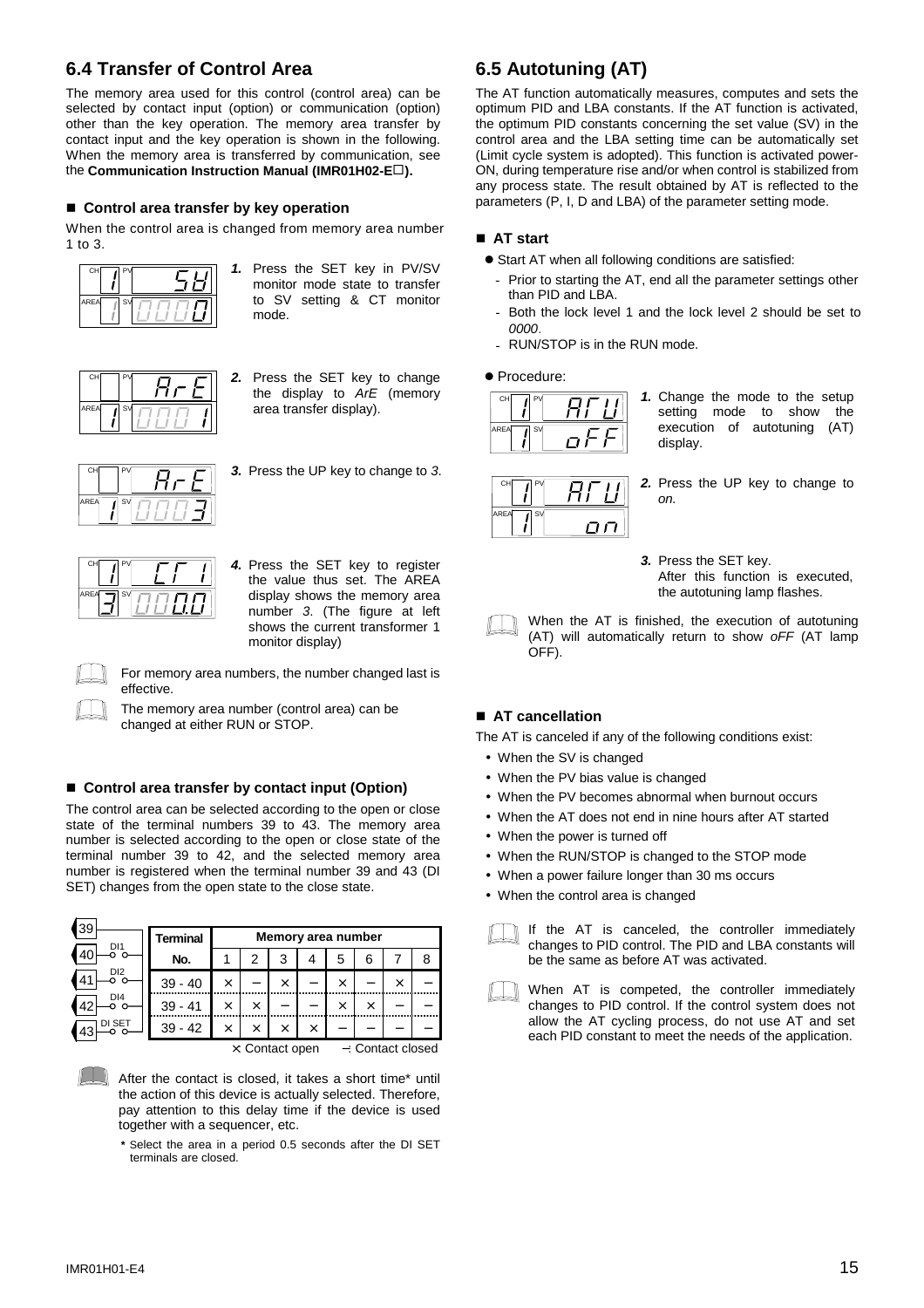# **7. FUNCTIONS**

This chapter describes an outline of function of MA900/MA901.

### **7.1 PV Bias Function**

The value set in the PV bias is added to the input value (actual measured value) to correct the input value. The PV bias is used to correct the individual variations in the sensors or when there is difference between the measured values (PV) of other instruments.

```
5.4 Setup Setting Mode (P. 8)
```
### **7.2 Digital Filter Function**

This is a software filter which reduces input value variations caused by noise. If the time constant of this filter is set appropriately to match the characteristics of the controlled object and the noise level, the effects of input noise can be suppressed. However, if the time constant is too small, the filter may not be effective, while if the time constant is too large, then the input response may actually deteriorate.

**5.4 Setup Setting Mode (P. 8)** 

### **7.3 Multi-Memory Area Function**

This function is to store the parameters such as temperature set value (SV), etc. in up to 8 memories. The parameters which can be stored as one of memories are set value (SV), alarm 1, alarm 2, alarm 3, proportional band, integral time, derivative time, antireset windup, cool-side proportional band, overlap/deadband, setting change rate limiter and use/unused of channels. The parameters stored in one of 8 memories retrieved at necessity and used for control. The memory area used for this control is called the control area.



 $\blacksquare$ 

| 5.3 SV Setting & CT Monitor Mode (P. 7), هَجَ |
|-----------------------------------------------|
| 5.5 Parameter Setting Mode (P. 10)            |

|     |                 | Control area                      |                 |                 |                 |                 |
|-----|-----------------|-----------------------------------|-----------------|-----------------|-----------------|-----------------|
|     |                 | Parameter                         | CH <sub>1</sub> | CH <sub>2</sub> | CH <sub>3</sub> | CH <sub>4</sub> |
|     |                 | Set value (SV)                    |                 |                 |                 |                 |
|     |                 | Control loop break alarm          |                 |                 |                 |                 |
|     |                 | Control loop break alarm deadband |                 |                 |                 |                 |
|     |                 | Alarm 1                           |                 |                 |                 |                 |
|     |                 | Alarm <sub>2</sub>                |                 |                 |                 |                 |
|     |                 | Alarm <sub>3</sub>                |                 |                 |                 |                 |
|     |                 | Proportional band                 |                 |                 |                 |                 |
|     |                 | Integral time                     |                 |                 |                 |                 |
|     | Derivative time |                                   |                 |                 |                 |                 |
|     |                 | Anti-reset windup                 |                 |                 |                 |                 |
|     |                 | Cool-side proportional band *     |                 |                 |                 |                 |
|     |                 | Overlap/deadband *                |                 |                 |                 |                 |
|     |                 | Setting change rate limiter       |                 |                 |                 |                 |
| 901 |                 | Hee/unused of channels            |                 |                 |                 |                 |

## **7.4 Setting Change Rate Limiter Function**

The setting change rate limiter functions so as to change the set value (SV) gradually toward the set value after being changed. This limiter sets how much the set value is changed upward or downward per minute.

**5.5 Parameter Setting Mode (P. 10)** 

#### **Example:**



### **7.5 Scan Display Function**

The scan display function is for automatically selecting the PV/SV monitor at the scan interval time for the measured values (PV) and set values (SV) corresponding to all of the channels within the control area. This function enables the control trend of each channel to be checked.

- The transfer speed of the scan display is set with the interval time of setup setting mode (P. 9).
- Use the CH key to stop or start of the scan display function. The CH key operation is as follows.

| Press the CH key for 2 sec | Scan start.                                                                                                                                                                                                                                                                                 |
|----------------------------|---------------------------------------------------------------------------------------------------------------------------------------------------------------------------------------------------------------------------------------------------------------------------------------------|
| Press the CH key           | Scan stop.                                                                                                                                                                                                                                                                                  |
|                            | The channel number can be<br>changed like $1 \rightarrow 2 \rightarrow 3 \rightarrow 4 \rightarrow 1 \cdots$<br>during scan stopping.*<br>* In case of MA901:<br>$1 \rightarrow 2 \rightarrow 3 \rightarrow 4 \rightarrow 5 \rightarrow 6 \rightarrow 7 \rightarrow 8 \rightarrow 1 \cdots$ |

- During display scanning, each unused channel is skipped. The unused channel means the channel set to *oFF* in used/unused channels of the parameter setting mode.
- When the channel number is manually changed, both PV and SV corresponding to any unused channel are also scandisplayed.
- The scan display can be made even at any of RUN and STOP.

#### **Scanning display examples:**

When scanning PV/SV corresponding to channel 1 to channel 4 in the control area 1 at 2 seconds intervals:



When scanning PV/SV corresponding to channel 1 to channel 4 (channel 3: unused channel) in the control area 1 at 2 seconds intervals:

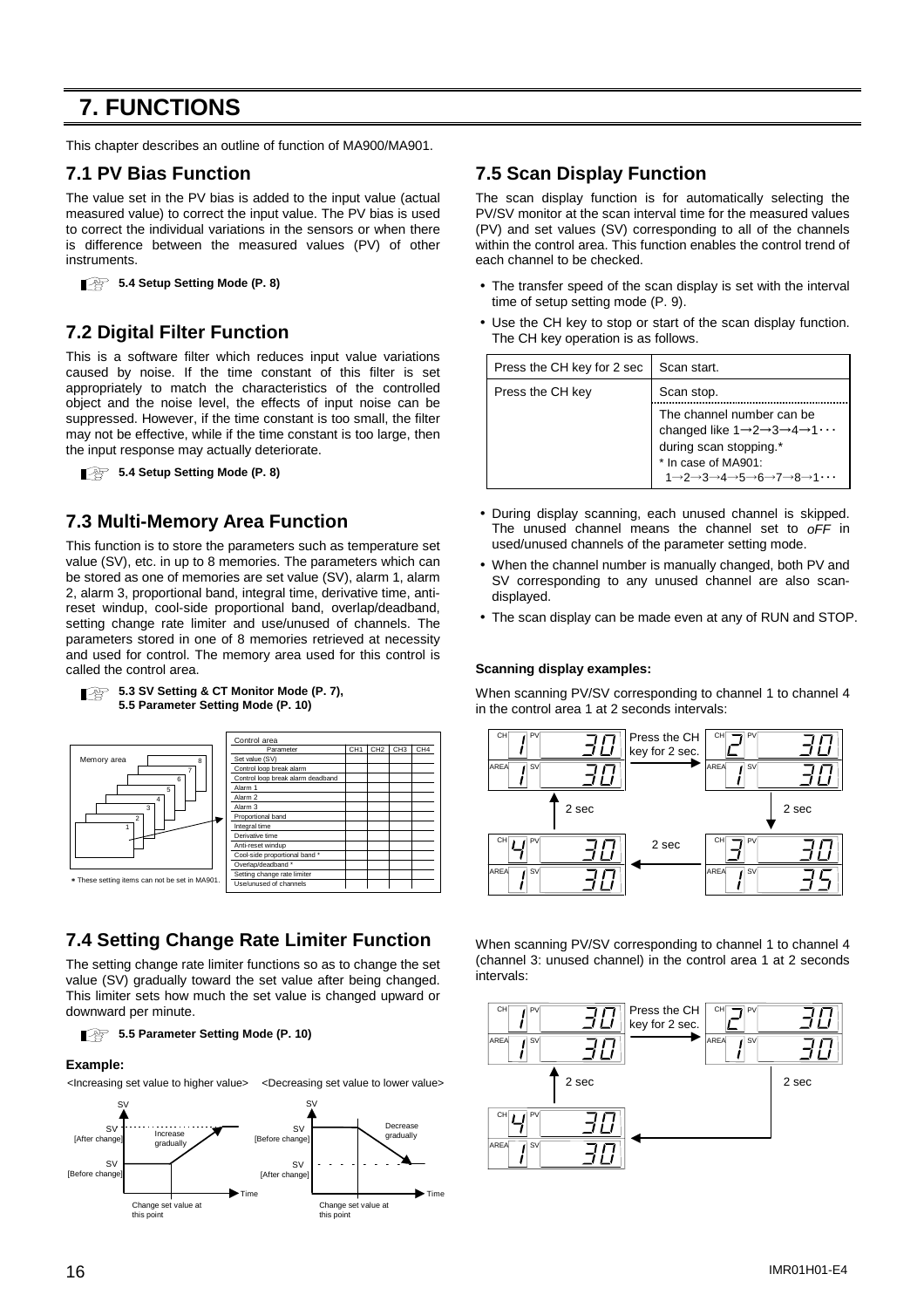## **7.6 Batch Setting Function**

The batch setting function enables the setting of the parameters selected within one memory area simultaneously to the same value for all of the channels. The set values (SV) as well as the parameters set for each channel can be simultaneously set.



#### **5.6.2 Batch setting (P. 13)**

The set value (SV) corresponding to any unused channel is also subjected to the batch setting.

All channels of all memory area can not be simultaneously set as the same value.

## **7.7 Alarm Function**

Alarm function sets up the alarm state when the measured value (PV) or the deviation reaches the alarm set values. In the alarm state, the alarm output is output, and the alarms are used to drive the equipment danger signals or the safety equipment.

- The output specifications are the relay contact output.
- The alarm output condition can be determined by the type of alarm action**<sup>1</sup>** , the output destination**<sup>1</sup>** and each alarm set value**<sup>2</sup>** .
	- **1** Specify when ordering
	- <sup>2</sup> Setting item of the parameter setting mode

#### $\blacksquare$  **Alarm action type**



#### ■ Alarm output

The alarm output (factory set value) of the alarm 1, alarm 2 and alarm 3 are as follows.

| Alarm 1  | OR output of the alarm 1 in all channels<br>(Energized) |  |
|----------|---------------------------------------------------------|--|
| Alarm 2  | OR output of the alarm 2 in all channels                |  |
| (Option) | (Energized)                                             |  |
| Alarm 3  | OR output of the alarm 3 in all channels                |  |
| (Option) | (Energized)                                             |  |

#### ■ Alarm differential gap

If measured value (PV) is close to the alarm set value, the alarm relay contact may repeatedly turn on and off due to input fluctuations. By the differential gap, repeated turning ON and OFF of the relay contact can be prevented.



#### ■ **Alarm hold action** (Specify when ordering)

This hold action is used to make alarm invalid until the PV exits once from the alarm region by ignoring the alarm state even if the PV is in the alarm state when the power is turned on.



The alarm hold action is activated when not only the power is turned on, but also the following conditions

- When the RUN/STOP is changed to the RUN mode
- When the SV is changed
- When the memory area (control area) is changed

#### **Example:**



### **7.8 Heater Break Alarm (HBA) Function**

The heater break alarm (HBA) function is used to detect the current flowing through the load (heater) by using a current transformer (CT), to compare the current thus detected to the heater break alarm set value, and thus to produce a heater break alarm when any of the following causes occurs.

**5.3 SV Setting & CT Monitor Mode (P. 7), 5.4 Setup Setting Mode (P. 8)**

#### ■ Occurrence of heater break alarm

#### **When heater current does not flow (Heater break, malfunction of the control device, etc.):**

Alarm is issued when the input value of the current transformer is below the heater break alarm set value with the control output turned on. However, no alarm may be normally issued when the control output is turned on for less than 2 seconds.

#### **When heater current goes following (welded relay contact, etc.):**

Alarm is issued when the input value of the current transformer is above the heater break alarm set value with the control output turned off. However, no alarm may be normally issued when the control output is turned off for less than 2 seconds.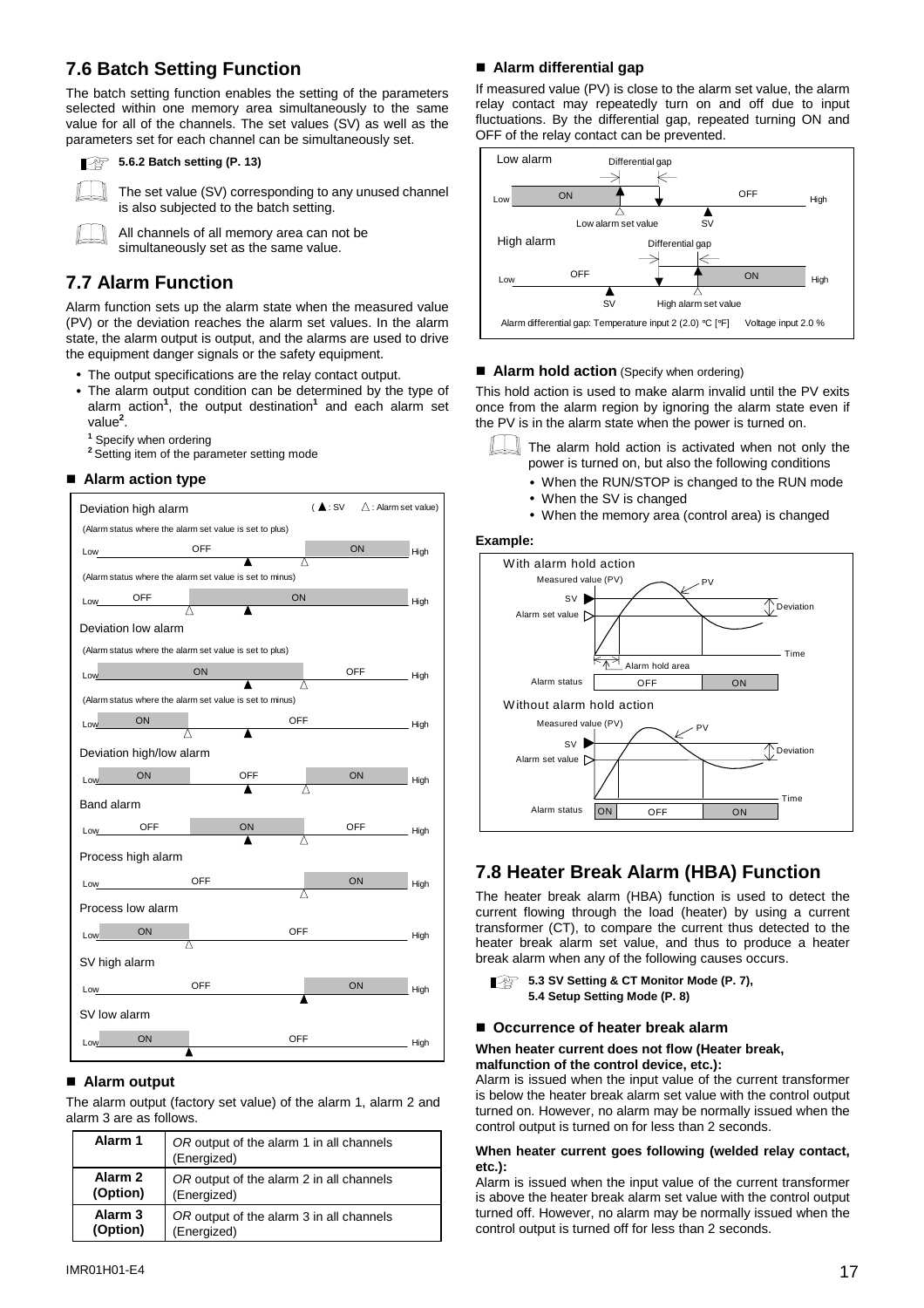#### **Three-phase heater break alarm function (Z-168):**

A heater break alarm occurs in the following configuration. The inputs of CT1 and CT5 are compared with the set values of HBA1 and HBA2, respectively to decide heater break or welding. [Corresponding to MA900]

|           | Input $\longrightarrow$ Occurrence of alarm $\longrightarrow$ Output |  |
|-----------|----------------------------------------------------------------------|--|
| CT1 (CH1) | HBA1                                                                 |  |
|           | <b>HBA</b> output                                                    |  |
| CT5 (CH1) | HRA2                                                                 |  |

Relationship between CT input and channel number: The following table shows which CT input corresponds to what input channel number and what CT monitoring display you can check it with.

#### Single-phase heater break alarm

| . יש            |                 |              |              |               |
|-----------------|-----------------|--------------|--------------|---------------|
| <b>CH</b>       | СT              | MA900        | MA901        | CT monitoring |
| No.             | input           | Terminal No. | Terminal No. | display       |
| CH <sub>1</sub> | CT <sub>1</sub> | No.25 to 26  | No.37 to 38  |               |
| CH <sub>2</sub> | CT <sub>2</sub> | No.25 to 27  | No.37 to 39  |               |
| CH <sub>3</sub> | CT <sub>3</sub> | No.28 to 29  | No.40 to 41  |               |
| CH <sub>4</sub> | CT4             | No.28 to 30  | No.40 to 42  |               |
| CH <sub>5</sub> | CT <sub>5</sub> |              | No.43 to 44  |               |
| CH <sub>6</sub> | CT <sub>6</sub> | Unused       | No.43 to 45  |               |
| CH <sub>7</sub> | CT7             |              | No.46 to 47  |               |
| CH <sub>8</sub> | CT8             |              | No.46 to 48  |               |

#### Three-phase heater break alarm (Z-168)

| CН              | СT              | <b>MA900</b> | MA901        | CT monitoring |
|-----------------|-----------------|--------------|--------------|---------------|
| No.             | input           | Terminal No. | Terminal No. | display       |
| CH <sub>1</sub> | CT <sub>1</sub> | No.25 to 26  |              |               |
| CH <sub>2</sub> | CT <sub>2</sub> | No.25 to 27  |              |               |
| CH <sub>3</sub> | CT <sub>3</sub> | No.28 to 29  |              |               |
| CH <sub>4</sub> | CT <sub>4</sub> | No.28 to 30  |              |               |
| CH <sub>1</sub> | CT <sub>5</sub> | No.31 to 32  | No function  |               |
| CH <sub>2</sub> | C <sub>T6</sub> | No.31 to 33  |              |               |
| CH <sub>3</sub> | CT7             | No.34 to 35  |              |               |
| CH <sub>4</sub> | CT8             | No.34 to 36  |              |               |

### **7.9 Control Loop Break Alarm (LBA) Function**

The control loop break alarm (LBA) function is used to detect a load (heater) break or a failure in the external actuator (magnet relay, etc.), or a failure in the control loop caused by an input (sensor) break. The LBA function is activated when PID computed value (output ON time/cycle) falls below 0 % or exceeds 100 %. The time required for the LBA output to turn on includes both the time from the initial occurrence of loop failure and the LBA setting time.

**5.5 Parameter Setting Mode (P. 10)** 

#### ■ Alarm action

#### **Heat control :**

**LBA triggering width:** Temperature input 2 °C [°F] fixed Voltage input 2 % fixed

#### **When the PID computed value falls below 0 %:**

- For direct action: This alarm is produced when the measured value (PV) does not rise beyond the LBA triggering width within the LBA setting time.
- For reverse action: This alarm is produced when the measured value (PV) does not fall below the LBA triggering width within the LBA setting time.

#### **When the PID computed value exceeds 100 %:**

- For direct action:
- This alarm is produced when the measured value (PV) does not fall below the LBA triggering width within the LBA setting time.
- For reverse action: This alarm is produced when the measured value (PV) does not rise beyond the LBA triggering width within the LBA setting time.

#### ■ Control loop break alarm deadband (LBD)

The control loop break alarm may be produced by disturbances (other heat sources) even if the control system is not abnormal. In such a case, an area in which no alarm is produced can be set by setting the desired LBD.

When the measured value (PV) is within the LBD area, no alarm is produced even if all of the conditions to produce the alarm are satisfied. Therefore, carefully set the LBD.

#### **5.5 Parameter Setting Mode (P. 10)**



#### ■ Cautions for LBA

- When AT function is turned on, the LBA function can not be activated.
- No LBA function can be used at heat/cool PID action.
- If LBA setting time does not match the controlled object requirements, the LBA setting time should be lengthened. If setting time is not correct, the LBA will malfunction by turning on or off at inappropriate times or not turning on at all.
- The LBA output is turned off when any of the following cases occurs with the LBA output turned on.
- When the measured value (PV) rises beyond (or falls below) the LBA triggering width within the LBA setting time
- When the measured value (PV) is within the LBD

### **7.10 Set Data Lock Function**

The set data lock function permits locking of critical parameters and prevents unauthorized personnel from changing parameters. This instrument has the following two lock levels. The two lock levels can be changed even when the whole set data is locked.

- Lock level to restrict parameter setting changes by key operation (Lock level 1)
- Lock level to restrict RUN/STOP and memory area changes (Lock level 2)

**5.4 Setup Setting Mode (P. 8)** 

### **7.11 Contact Input Function (Option)**

The external contact signal of this instrument can do the RUN/STOP and the memory area changes.

#### $\blacksquare$  **Transfer of RUN/STOP**

The RUN or STOP selects by external contact input.

**6.3 Transfer of RUN/STOP (P. 14)** 

#### ■ Transfer of Control Area

The memory area selects by external contact input. Select one memory area among memorized 8 memory area and change memory area.

**6.4 Transfer of Control Area** (P. 15)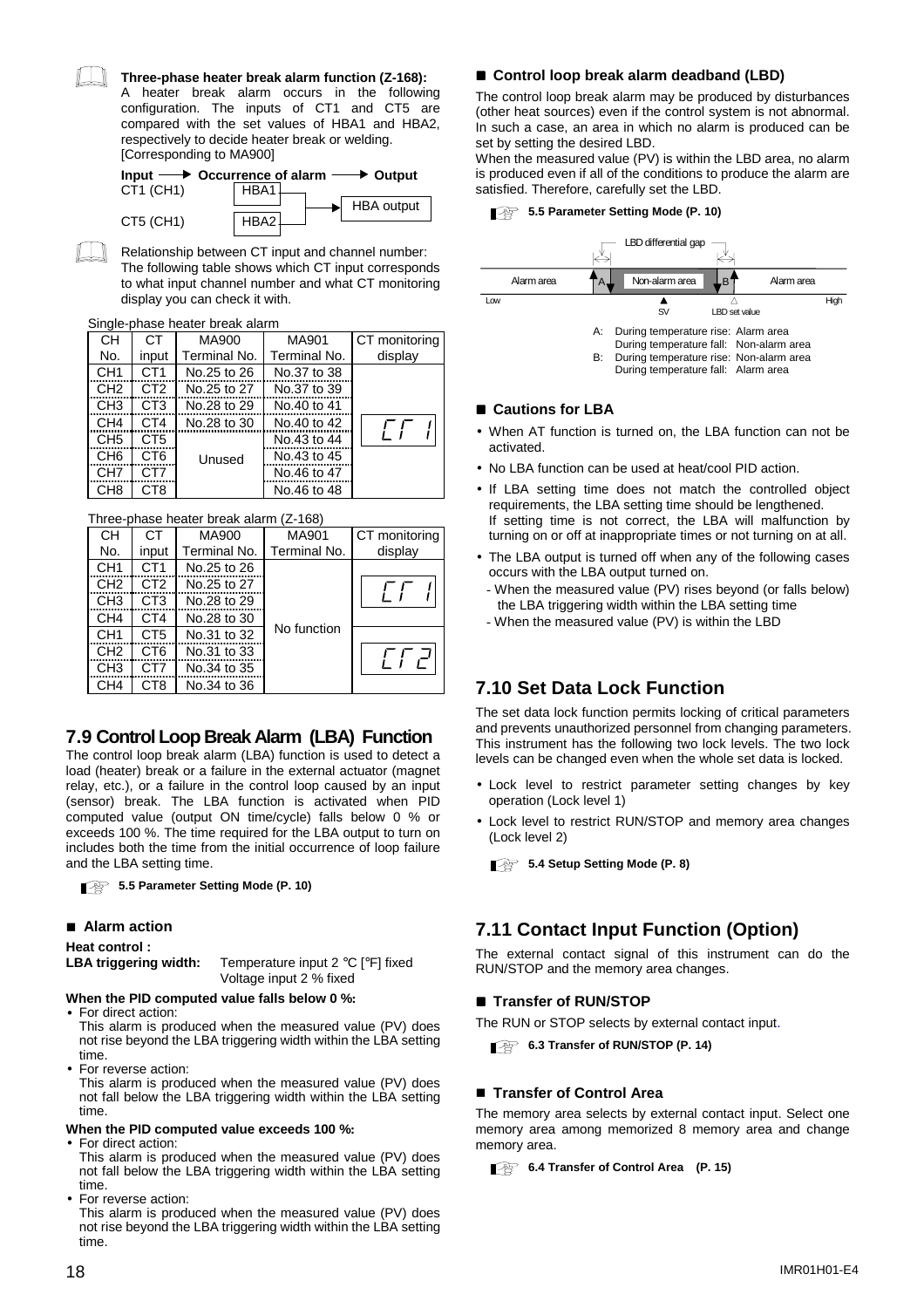# **8. ERROR DISPLAYS**

#### $\blacksquare$  **Self-diagnostic error**

If an error is detected by the self-diagnostic, the PV display flashes "*Err*," and the SV display shows the error code. When two or more errors occur simultaneously, the error code numbers are totaled and displayed as one number.

| Error number | Description                     | Action (Output)                                                                                                                                   | Solution             |                                                           |  |                                             |
|--------------|---------------------------------|---------------------------------------------------------------------------------------------------------------------------------------------------|----------------------|-----------------------------------------------------------|--|---------------------------------------------|
|              | Adjusted data<br>error          | Contol output:<br>All the output is<br>once.<br>OFF.<br>Alarm output:<br>on<br>All the output is<br>OFF.<br>However, FAIL alarm<br>is turned off. |                      |                                                           |  | Turn off the power<br>If error occurs after |
| ┙<br>r       | <b>EEPROM</b> error             |                                                                                                                                                   |                      | the power is turned<br>again, please<br>contact RKC sales |  |                                             |
| பு           | A/D conversion<br>error         |                                                                                                                                                   | office or the agent. |                                                           |  |                                             |
| l Fi         | Board<br>configuration<br>error |                                                                                                                                                   |                      |                                                           |  |                                             |
|              | Watchdog<br>timer error         |                                                                                                                                                   |                      |                                                           |  |                                             |

When the adjusted data error and A/D conversion error occurs 1 I T simultaneously



The SV display shows the number *5* obtained by adding 1 (Adjusted data error) to 4 (A/D conversion error).

#### ■ Overscale and Underscale

| Display                               | Description                                                     | Solution                                                                              |
|---------------------------------------|-----------------------------------------------------------------|---------------------------------------------------------------------------------------|
| Measured<br>value (PV)<br>is flashing | Input error<br>PV is outside of input<br>range.                 | <b>WARNING</b><br>electric<br>To<br>prevent<br>shock, always turn off                 |
| פססם<br>[Flashing]                    | Overscale<br>PV is above the high input<br>display range limit. | before<br>the<br>power<br>replacing the sensor.<br>Check the sensor or<br>input lead. |
| பபபப<br>[Flashing]                    | Underscale<br>PV is below the low input<br>display range limit. |                                                                                       |



α: The range to be displayed differ depending on the input type or the setting limit.

## **9. REMOVING THE INTERNAL ASSEMBLY**

Usually, this instrument is not necessary to remove the internal assembly from the case. When removing the internal assembly without disconnecting the external wiring, take the following steps.



- $\bullet$  To prevent electric shock or instrument failure, only qualified personnel should be allowed to pull out the internal assembly.
- $\bullet$  To prevent electrical shock or instrument failure, always turn off the power before pulling out the internal assembly.
- To prevent injury or instrument failure, do not touch the internal printed wiring board.

**Lock (upper)**



Unlock using such a blade screwdriver. Gently press down on handle for the upper lock and lift up for the lower lock.



Apply pressure very carefully when removing internal assembly to avoid damage to the frame.

To conform to **IEC61010-1** requirements for protection from electric shock, the internal assembly of this instrument can only be removed with an appropriate tool.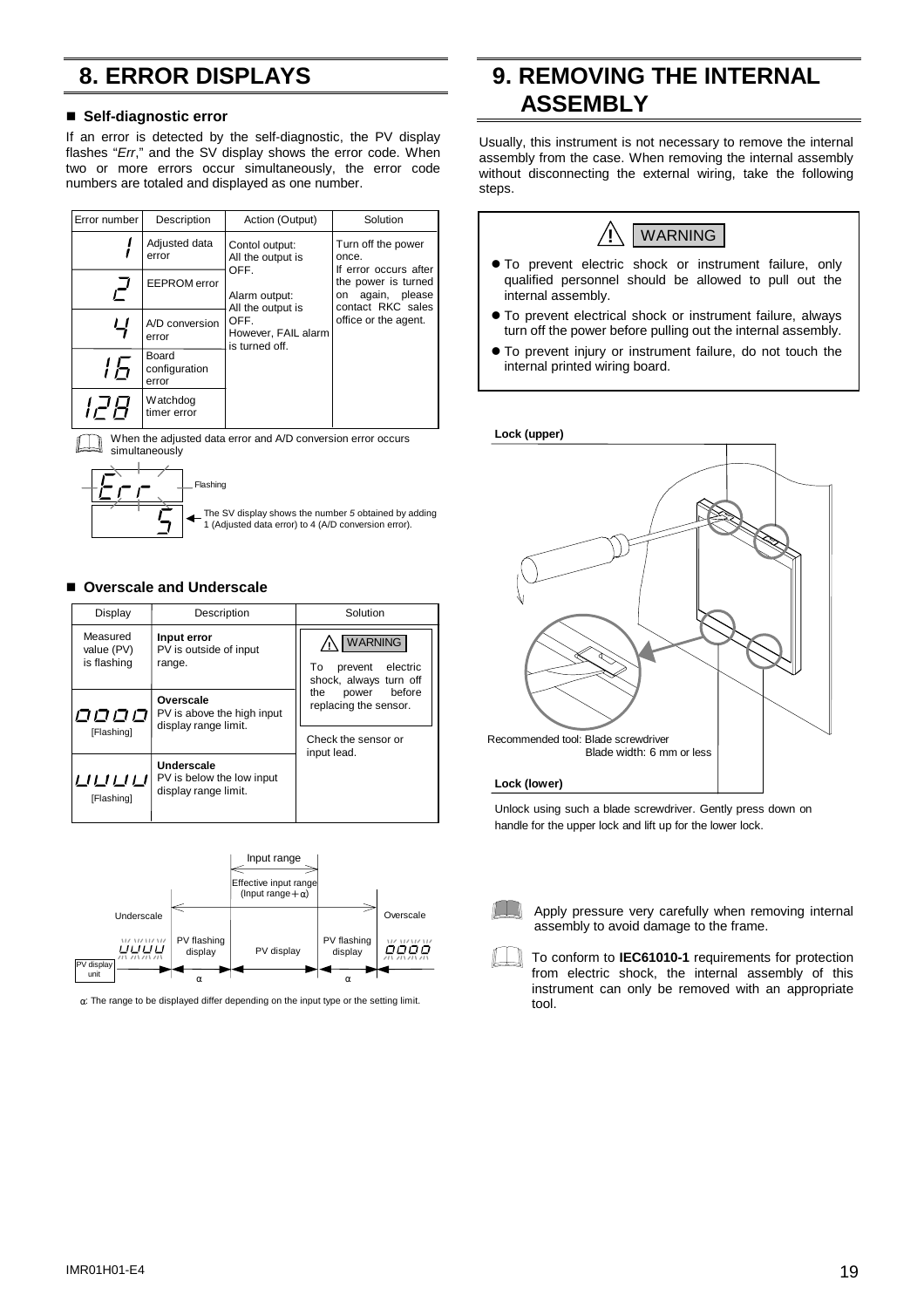## **10. SPECIFICATIONS**

| ∎ Input                                                      |                                                                    |  |  |  |  |  |
|--------------------------------------------------------------|--------------------------------------------------------------------|--|--|--|--|--|
| <b>Number of inputs: MA900: 4 channels MA901: 8 channels</b> |                                                                    |  |  |  |  |  |
| Thermocouple:<br>Isolated between each input channel         |                                                                    |  |  |  |  |  |
| RTD, Voltage:<br>Not isolated between each input channel     |                                                                    |  |  |  |  |  |
| Input type:                                                  |                                                                    |  |  |  |  |  |
| Thermocouple:                                                | K, J, R, S, B, E, T, N, PLII, W5Re/W26Re,<br>U. L                  |  |  |  |  |  |
|                                                              | Input impedance : Approx. 1 $M\Omega$                              |  |  |  |  |  |
| RTD:                                                         | Pt100, JPt100                                                      |  |  |  |  |  |
| Voltage:                                                     | 0 to 5 V DC, 1 to 5 V DC, 0 to 10 V DC                             |  |  |  |  |  |
|                                                              | Input range: See Input range table                                 |  |  |  |  |  |
|                                                              | Sampling cycle: MA900: 0.5 seconds MA901: 1 second                 |  |  |  |  |  |
|                                                              | Signal source resistance effect:<br>Approx. 0.2 $\mu$ V/ $\Omega$  |  |  |  |  |  |
| Influence of input lead:                                     |                                                                    |  |  |  |  |  |
|                                                              | Approx. 0.01 %/ $\Omega$ of reading (10 $\Omega$ or less per wire) |  |  |  |  |  |
| Input filter:                                                | First order lag digital filter                                     |  |  |  |  |  |
|                                                              | 1 to 100 seconds (0: OFF)                                          |  |  |  |  |  |
| PV bias:                                                     | $\pm$ span (Within -1999 to +9999 digits)                          |  |  |  |  |  |
| Action at input beak:                                        |                                                                    |  |  |  |  |  |
|                                                              | Thermocouple: Up-scale or downscale (Specify when ordering)        |  |  |  |  |  |
| RTD:                                                         | Up-scale                                                           |  |  |  |  |  |
| Voltage:                                                     | Downscale                                                          |  |  |  |  |  |
| Action at input short circuit:<br>Downscale (RTD)            |                                                                    |  |  |  |  |  |
| Control action                                               |                                                                    |  |  |  |  |  |

#### ■ Control action

**Control method:** PID control (With autotuning function) ON/OFF, P, PI, or PD actions is available Heat/cool action is available (Specify when ordering) [Only MA900]

#### ■ Control output

**Number of outputs:** MA900: 4 points \*, 8 points (Heat/cool type) \* MA901: 8 points \* \* Not isolated between each output channel **Output type:** Relay contact output250 V AC, 3A (Resistive load)

Contact type 1a contact Electrical life 300,000 times or more (Rated load) Voltage pulse output 0/12 V DC (Load resistance 600  $Ω$  or more)

Current output 0 to 20 mA DC, 4 to 20 mA DC (Load resistance 600 Ω or less) Triac output  $0.5$  A (Ambient temperature 40  $\degree$ C or less)

#### !"**Performance**

#### **Display accuracy:**

| opnay aooana              |                                                                   |
|---------------------------|-------------------------------------------------------------------|
| Thermocouple:             |                                                                   |
|                           | $\pm$ (0.3 % of display value + 1 digit) or $\pm$ 2 °C [4 °F]     |
|                           | Within the value whichever is the greater                         |
| RTD:                      | $\pm$ (0.3 % of display value + 1 digit) or $\pm$ 0.8 °C [1.6 °F] |
|                           | Within the value whichever is the greater                         |
|                           | Voltage: $\pm$ (0.3 % of span + 1 digit)                          |
|                           | <b>Insulation resistance:</b>                                     |
|                           | Between measuring terminal and grounding:                         |
|                           | 20 M $\Omega$ or more at 500 V DC                                 |
|                           | Between power terminal and grounding:                             |
|                           | 20 M $\Omega$ or more at 500 V DC                                 |
| <b>Withstand voltage:</b> |                                                                   |
|                           | Between measuring terminal and grounding:                         |
|                           | 1 minute at 1000 V AC                                             |
|                           | Between power terminal and grounding:                             |
|                           | 1 minute at 1500 V AC                                             |
|                           | Between power and measuring terminals:                            |
|                           | 1 minute at 2300 V AC                                             |
|                           | <b>Power failure effect:</b>                                      |
|                           | No influence is exerted upon the instrument for power failure     |
|                           | of less than 30 ms.                                               |
| Memory backup:            |                                                                   |
|                           | Backed up by EEPROM                                               |
|                           | Number of write times: Approx. 100,000 times                      |

Data storage period: Approx. 10 years

#### $\blacksquare$  **Alarm function**

**Number of points:** 3 points (Option: 2 points) **Alarm type:** Specify when ordering Deviation high alarm FAIL alarm Deviation low alarm Deviation high alarm with hold action Deviation high/low alarm Deviation low alarm with hold action Band alarm Deviation high/low alarm with hold action Process high alarm Process high alarm with hold action Process low alarm Process low alarm with hold action<br>SV low alarm SV low alarm SV high alarm **Setting range:** Deviation alarm **the Expan (Within -1999 to 9999 digits)**<br>Process alarm, SV alarm Same as input range Process alarm, SV alarm **Differential gap:** 0 to span (However, 9999 digits or less) **Output method:** Relay contact output (Independent common) ALM1 to ALM3: Contact type 1a contact Rating 250 V AC, 1A (Resistive load) Electrical life 300,000 times or more (Rated load) OUT5 to OUT8 (MA901 can not be specified):<br>Contact type 1a contact Contact type Rating 250 V AC, 3A (Resistive load) Electrical life 300,000 times or more (Rated load) ■ Control loop break alarm (LBA) function **LBA time setting:**0.1 to 200.0 minutes **LBA deadband:** 0 to span (However, 9999 digits or less) Differential gap Temperature input: 0.8 °C [°F] Voltage input: 0.8 % of span **Alarm output:** LBA can be selected for ALM1 ■ Heater break alarm function (option) **Input:** Current transformer (CT) output CTL-6-P-N: 0 to 30 A, CTL-12-S56-10L-N: 0 to 100 A **Heater current display range:** 0.0 to 100.0 A **Heater current display accuracy:** ±5 % of input value or ±2 A Within the value whichever is the greater **Setting range:** 0.0 to 100.0 A **Alarm output:** HBA can be selected for ALM2 ■ Contact input function (option) **Number of inputs:** 5 points<br>**Input method:** Dry conta **Dry contact input** At open 500 kΩ or more, At close 10  $\Omega$  or loss **Functions:** RUN/STOP transfer 1 point Memory area transfer 4 points ■ Communication function (option) **Interface:** Based on RS-232C, RS422A, or RS-485 EIA standard **Protocol:** ANSI X3.28 subcategory 2.5, A4 **Modbus**  $\blacksquare$  Power **Power supply voltage:** 90 to 264 V AC (Power supply voltage range), 50/60 Hz Rating: 100 to 240 V AC 21.6 to 26.4 V AC (Power supply voltage range), 50/60 Hz Rating: 24 V AC 21.6 to 26.4 V DC (Power supply voltage range) Rating: 24V DC **Power consumption:** 14 VA max. (at 100 V AC) 20 VA max. (at 240 V AC) 330 mA max. (at 24 V AC) ■ General specifications **Ambient temperature:** 0 to 50 °C **Ambient humidity:** 45 to 85 % RH (Non-condensing) **Operating environment:** There should be neither corrosive gases nor much dust **Weight:** Approx. 560 g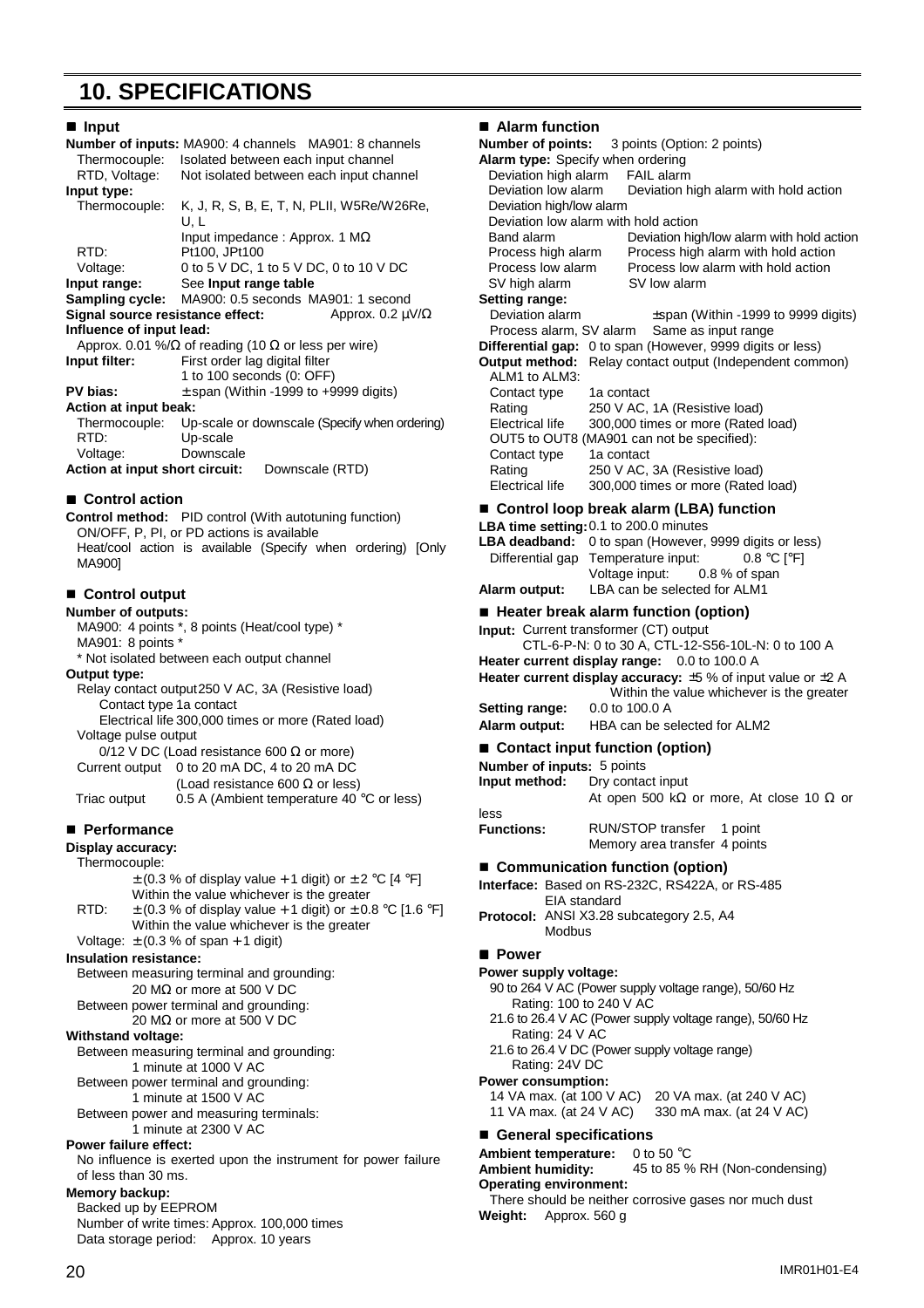## $\blacksquare$  Input range table

#Thermocouple input and RTD input

| Type | Range                                          |           | Code                        |
|------|------------------------------------------------|-----------|-----------------------------|
|      | 0 to 200 °C                                    | Κ         | Ī<br>01                     |
|      | 0 to 400 $\degree$ C                           | İ<br>K.   | 02                          |
|      | 0 to 600 $\degree$ C                           | K.        | 03                          |
|      | 0 to 800 $\degree$ C                           | K         | 04                          |
|      | 0 to 1000 °C                                   | Κ         | 05                          |
|      | 0 to 1200 $\degree$ C                          | Κ         | 06                          |
|      | 0 to 1372 °C                                   | Κ.        | 07                          |
|      | $-199.9$ to $+300.0$ °C <sup>1</sup>           | K         | 08                          |
|      | 0.0 to 400.0 $^{\circ}$ C                      | K         | ļ<br>09                     |
|      | 0.0 to 800.0 $^{\circ}$ C                      | K         | 10                          |
|      | 0 to 100 $\degree$ C                           | K         | 13                          |
| Κ    | 0 to 300 °C                                    | Κ.        | 14                          |
|      | 0 to 450 $^{\circ}$ C                          | ĸ         | 17                          |
|      | 0 to 500 $\degree$ C                           | Κ         | 20                          |
|      | 0.0 to 200.0 °C                                | K         | 29                          |
|      | 0.0 to 600.0 $^{\circ}$ C                      | <u>K</u>  | 37                          |
|      | $-199.9$ to $+800.0$ °C <sup>1</sup>           | Κ.        | 38                          |
|      | 0 to 800 °F                                    | K         | A <sub>1</sub>              |
|      | 0 to 1600 $\degree$ F                          | K         | İ<br>A2                     |
|      | 0 to 2502 °F                                   | <u>K</u>  | <u>A3</u>                   |
|      | 0.0 to 800.0 °F                                | Κ         | A <sub>4</sub>              |
|      | 20 to 70 °F                                    | Κ.        | j<br>A <sub>9</sub>         |
|      | -199.9 to 999.9 °F <sup>1</sup>                | Κ         | B2                          |
|      | 0 to 200 °C                                    | J         | 01                          |
|      | 0 to 400 $\degree$ C                           | J         | 02                          |
|      | 0 to 600 $\degree$ C                           | J         | 03                          |
|      |                                                | J         | 04                          |
|      | 0 to 800 $\degree$ C                           | J         | 05                          |
|      | 0 to 1000 °C<br>0 to 1200 $\degree$ C          | J         |                             |
|      | $-199.9$ to $+300.0$ °C <sup>1</sup>           |           | 06                          |
| J    |                                                | J<br>J    | 07                          |
|      | 0.0 to 400.0 $^{\circ}$ C                      |           | 08                          |
|      | 0.0 to 800.0 °C                                | J         | 09                          |
|      | 0 to 450 $\degree$ C                           | J         | 10                          |
|      | 0.0 to 200.0 °C                                | J         | 22                          |
|      | 0.0 to 600.0 °C                                | J         | 23                          |
|      | $-199.9$ to $+600.0$ °C <sup>1</sup>           | J         | 30                          |
|      | 0 to 800 °F                                    | J         | <u>A1</u>                   |
|      | 0 to 1600 °F                                   | J         | A <sub>2</sub>              |
|      | 0 to 2192 °F                                   | J         | A3                          |
|      | 0 to 400 °F<br>-199.9 to 999.9 °F <sup>1</sup> | J<br>J    | <u>A6</u><br>A <sub>9</sub> |
|      |                                                |           |                             |
|      | 0.0 to 800.0 °F                                | J         | <b>B6</b>                   |
|      | 0 to 1600 $^{\circ}$ C $^2$                    | <u>R </u> | 01                          |
| R    | 0 to 1769 °C <sup>2</sup><br>2                 | R         | 02                          |
|      | 0 to 1350 °C                                   | R         | i<br>04                     |
|      | 0 to 3200 $\sqrt{P}$ <sup>2</sup>              | R         | A1                          |
|      | 0 to 3216 °F <sup>2</sup>                      | R         | A2                          |
|      | 0 to 1600 $^{\circ}$ C <sup>2</sup>            | S         | 01                          |
| S    | 0 to 1769 °C 2                                 | S         | 02                          |
|      | 0 to 3200 °F 2                                 | S         | Α1                          |
|      | 0 to 3216 °F <sup>2</sup>                      | S         | A2                          |
|      | 400 to 1800 °C                                 | B         | i<br>01                     |
| в    | 0 to 1820 $^{\circ}$ C $^2$                    | В         | 02                          |
|      | 800 to 3200 °F                                 | В         | A1                          |
|      | 0 to 3308 $^{\circ}$ F $^2$                    | в         | A2                          |
|      | 0 to 800 $\degree$ C                           | E         | 01                          |
| E    | 0 to 1000 °C                                   | E         | 02                          |
|      | 0 to 1600 °F                                   | E         | A <sub>1</sub>              |
|      | 0 to 1832 °F                                   | E.        | i<br>А2                     |
|      | 0 to 1200 °C                                   | N         | 01                          |
|      | 0 to 1300 °C                                   | И         | 02                          |
| N    | 0.0 to 800.0 $^{\circ}$ C                      | N         | 06                          |
|      | 0 to 2300 °F                                   | Ν         | <u>A1</u>                   |
|      | 0 to 2372 °F                                   | N         | A2                          |
|      | 0.0 to 999.9 °F                                | N         | A <sub>5</sub>              |
|      | -199.9 to +400.0 °C                            | Τ         | 01                          |
| т    | -199.9 to +100.0 °C <sup>1</sup>               | т         | 02                          |
|      | -100.0 to +200.0 $^{\circ}$ C                  | T         | 03                          |

**•Thermocouple input and RTD input** 

| <b>Type</b> | Range                                            | Code                   |                |  |  |  |  |  |  |
|-------------|--------------------------------------------------|------------------------|----------------|--|--|--|--|--|--|
|             | $0.0$ to 350.0 °C                                | Т                      | 04             |  |  |  |  |  |  |
|             | $-199.9$ to $+752.0$ <sup>o</sup> F <sup>1</sup> | Ĩ.<br>т                | A1             |  |  |  |  |  |  |
| т           | -100.0 to +200.0 $\degree$ F                     | Т                      | A2             |  |  |  |  |  |  |
|             | -100.0 to +400.0 °F                              | T                      | A3             |  |  |  |  |  |  |
|             | 0.0 to 450.0 °F                                  | i<br>Т                 | A4             |  |  |  |  |  |  |
|             | 0.0 to 752.0 °F                                  | Τ                      | A5             |  |  |  |  |  |  |
| W5Re/       |                                                  | 0 to 2000 °C<br>W<br>W |                |  |  |  |  |  |  |
| W26Re       | 0 to 2320 $\degree$ C                            |                        | 01<br>02       |  |  |  |  |  |  |
|             | 0 to 4000 $\degree$ F                            | į<br>W                 | A1             |  |  |  |  |  |  |
|             | 0 to 1300 °C                                     | A                      | 01             |  |  |  |  |  |  |
|             | 0 to 1390 °C                                     | i<br>A                 | 02             |  |  |  |  |  |  |
| PL II       | 0 to 1200 °C                                     | A                      | 03             |  |  |  |  |  |  |
|             | 0 to 2400 °F                                     | A                      | A1             |  |  |  |  |  |  |
|             | 0 to 2534 °F                                     | A                      | A2             |  |  |  |  |  |  |
|             | $-199.9$ to $+600.0$ °C <sup>1</sup>             | I<br>U                 | 01             |  |  |  |  |  |  |
|             | $-199.9$ to $+100.0$ °C <sup>1</sup>             | Î<br>U                 | 02             |  |  |  |  |  |  |
| U           | 0.0 to 400.0 $\degree$ C                         | U                      | 03             |  |  |  |  |  |  |
|             | $-199.9$ to $+999.9$ <sup>o</sup> F <sup>1</sup> | Ī<br>U                 | A <sub>1</sub> |  |  |  |  |  |  |
|             | -100.0 to +200.0 $\degree$ F                     | U                      | A <sub>2</sub> |  |  |  |  |  |  |
|             | 0.0 to 999.9 °F                                  | U                      | A <sub>3</sub> |  |  |  |  |  |  |
|             | 0 to 400 $\degree$ C                             | Ī<br>L                 | 01             |  |  |  |  |  |  |
| г           | 0 to 800 $^{\circ}$ C                            | Ĩ<br>L                 | 02             |  |  |  |  |  |  |
|             | 0 to 800 °F                                      | ı                      | A1             |  |  |  |  |  |  |
|             | 0 to 1600 °F                                     | L                      | A2             |  |  |  |  |  |  |
|             | -199.9 to +649.0 °C                              | Ī<br>D                 | 01             |  |  |  |  |  |  |
|             | $-199.9$ to $+200.0$ °C                          | į<br>D                 | 02             |  |  |  |  |  |  |
|             | -100.0 to +50.0 $^{\circ}$ C                     | D                      | 03             |  |  |  |  |  |  |
|             | $-100.0$ to $+100.0$ °C                          | İ<br>D                 | 04             |  |  |  |  |  |  |
|             | $-100.0$ to $+200.0$ °C                          | į<br>D                 | 05             |  |  |  |  |  |  |
|             | 0.0 to 50.0 $^{\circ}$ C                         | D                      | 06             |  |  |  |  |  |  |
|             | 0.0 to 100.0 °C                                  | Ī<br>D                 | 07             |  |  |  |  |  |  |
|             | 0.0 to 200.0 °C                                  | I<br>D                 | 08             |  |  |  |  |  |  |
|             | 0.0 to 300.0 °C                                  | D                      | 09             |  |  |  |  |  |  |
| Pt100       | 0.0 to 500.0 $^{\circ}$ C                        | D                      | 10             |  |  |  |  |  |  |
|             | -199.9 to +999.9 °F                              | D                      | A1             |  |  |  |  |  |  |
|             | $-199.9$ to $+400.0$ °F                          | D                      | A2             |  |  |  |  |  |  |
|             | $-199.9$ to $+200.0$ °F                          | D                      | A3             |  |  |  |  |  |  |
|             | -100.0 to +100.0 $\degree$ F                     | D                      | A4             |  |  |  |  |  |  |
|             | $-100.0$ to $+300.0$ °F                          | Î<br>D                 | A <sub>5</sub> |  |  |  |  |  |  |
|             | 0.0 to 100.0 $\degree$ F                         | D                      | A <sub>6</sub> |  |  |  |  |  |  |
|             | 0.0 to 200.0 °F                                  | D                      | A7             |  |  |  |  |  |  |
|             | 0.0 to 400.0 $\degree$ F                         | D                      | A8             |  |  |  |  |  |  |
|             | 0.0 to 500.0 $^{\circ}$ F                        |                        | А9             |  |  |  |  |  |  |
|             | -199.9 to +649.0 °C                              | Ρ                      | 01             |  |  |  |  |  |  |
|             | -199.9 to +200.0 °C                              | P                      | 02             |  |  |  |  |  |  |
|             | $-100.0$ to $+50.0$ °C                           | P                      | 03             |  |  |  |  |  |  |
|             | -100.0 to +100.0 $^{\circ}$ C                    | P                      | 04             |  |  |  |  |  |  |
| JPt100      | -100.0 to +200.0 °C                              | P                      | 05             |  |  |  |  |  |  |
|             | 0.0 to 50.0 $^{\circ}$ C                         | P                      | 06             |  |  |  |  |  |  |
|             | 0.0 to 100.0 °C                                  | P                      | 07             |  |  |  |  |  |  |
|             | 0.0 to 200.0 °C                                  | P                      | 08             |  |  |  |  |  |  |
|             | 0.0 to 300.0 $\degree$ C                         | P                      | 09             |  |  |  |  |  |  |
|             | 0.0 to 500.0 $^{\circ}$ C                        | P                      | 10             |  |  |  |  |  |  |

**<sup>1</sup>**Accuracy is not guaranteed between -199.9 to -100.0 °<sup>C</sup>

(-199.9 to -148.0 °F)

**<sup>2</sup>**Accuracy is not guaranteed between 0 to 399 °C (0 to 751 °F)

#### #Voltage input

| Type              | Range            | Code |    |
|-------------------|------------------|------|----|
| 0 to 5 $\vee$ DC  | 0.0 to 100.0 $%$ |      | 01 |
| 0 to 10 $\vee$ DC | 0.0 to 100.0 $%$ |      | 01 |
| 1 to 5 $V$ DC     | 0.0 to 100.0 $%$ |      | ሰ1 |